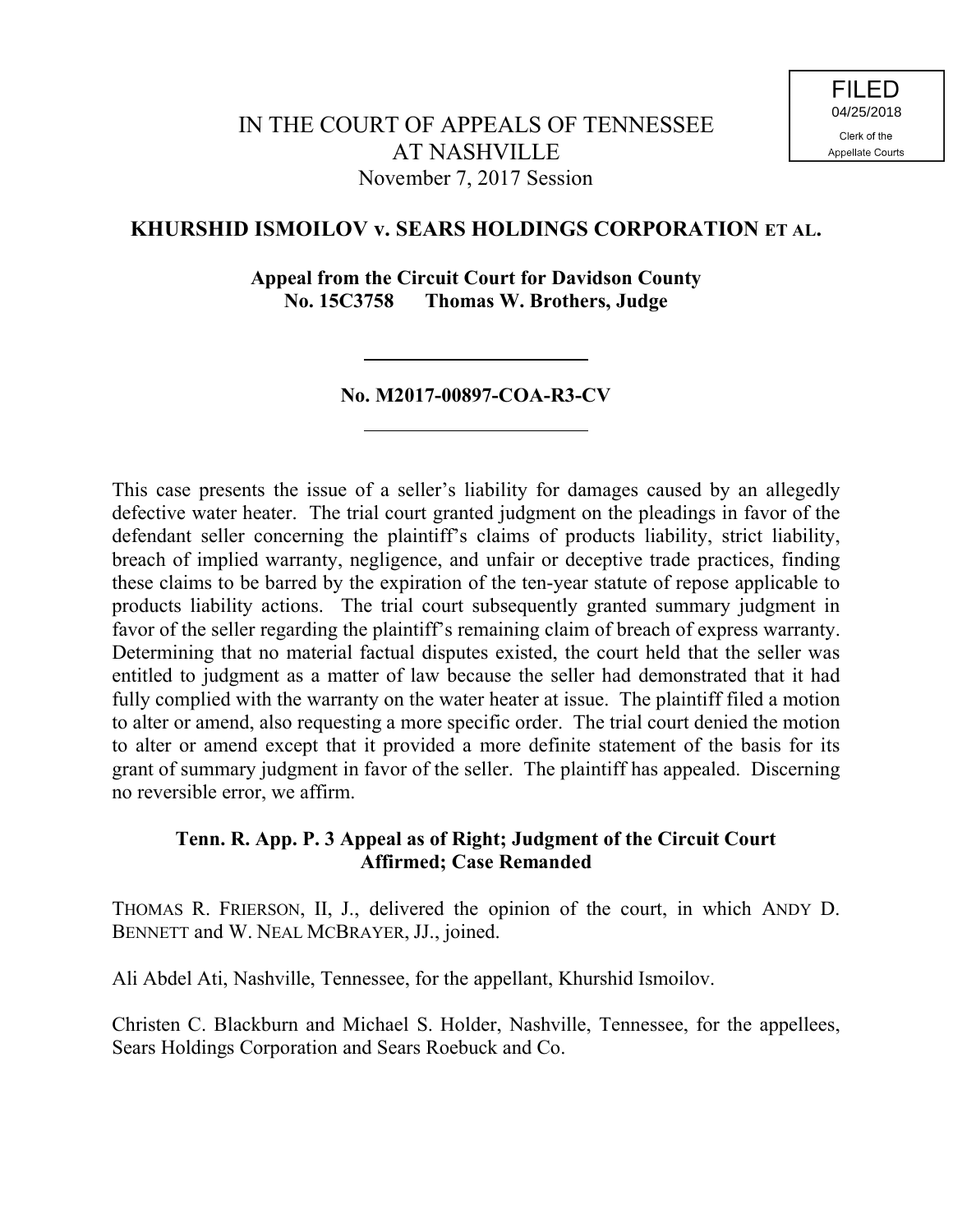#### **OPINION**

### I. Factual and Procedural Background

The plaintiff, Khurshid Ismoilov, filed a products liability action in the General Sessions Court for Davidson County on June 16, 2015. Mr. Ismoilov named Sears Holdings Corporation ("Sears") as the defendant, alleging that on June 2, 2005, his "predecessor"<sup>1</sup> purchased a water heater from Sears with an express twelve-year warranty. Mr. Ismoilov alleged that on May 14, 2014, the water heater "suddenly" exploded and leaked water everywhere badly damaging the property, the floors and the walls and causing mold in the premises because of the leak." Mr. Ismoilov asserted claims of products liability, strict liability in tort, breach of express and implied warranty, and negligence, and he sought damages of less than \$25,000.

A hearing was conducted on August 26, 2015, during which the parties appeared with counsel and discussed a subpoena issued by Mr. Ismoilov, seeking the production of warranty documentation by Sears. Counsel for Sears stated that no such documents had been located despite a diligent search. The General Sessions Court therefore determined that Sears had complied with the subpoena and "advised counsel for the Plaintiff that he could either pay for Defendant's court reporter appearance fee and continue the case or dismiss the case on the merits." Mr. Ismoilov opted to pay the court reporter's fee and continue the case to October 7, 2015.

The General Sessions Civil Warrant contains a notation that the case was ultimately dismissed on October 7, 2015. On October 8, 2015, Mr. Ismoilov filed a notice of appeal to the Davidson County Circuit Court ("trial court"). On October 23, 2015, Mr. Ismoilov filed a motion seeking to amend his complaint in order to more fully explain the factual basis of his claims. The trial court entered an order on November 12, 2015, granting leave for Mr. Ismoilov to file his amended complaint.

Mr. Ismoilov's amended complaint was filed on November 17, 2015. In this complaint, Mr. Ismoilov explained that the prior owner of his home purchased a Kenmore water heater from Sears on June 2, 2005, and that it was installed in the home on the same day. According to Mr. Ismoilov's amended complaint, the water heater had an express warranty of twelve years' duration, which would result in an expiration date of June 2, 2017. Mr. Ismoilov further averred that on May 14, 2014, the water heater "exploded" and flooded the ground floor of his home, causing extensive property damage. Mr. Ismoilov informed Sears of the incident, and Sears replaced the water

 $\overline{a}$ 

<sup>&</sup>lt;sup>1</sup> Later pleadings reveal that Mr. Ismoilov was referring to the previous owner of a home now owned by him.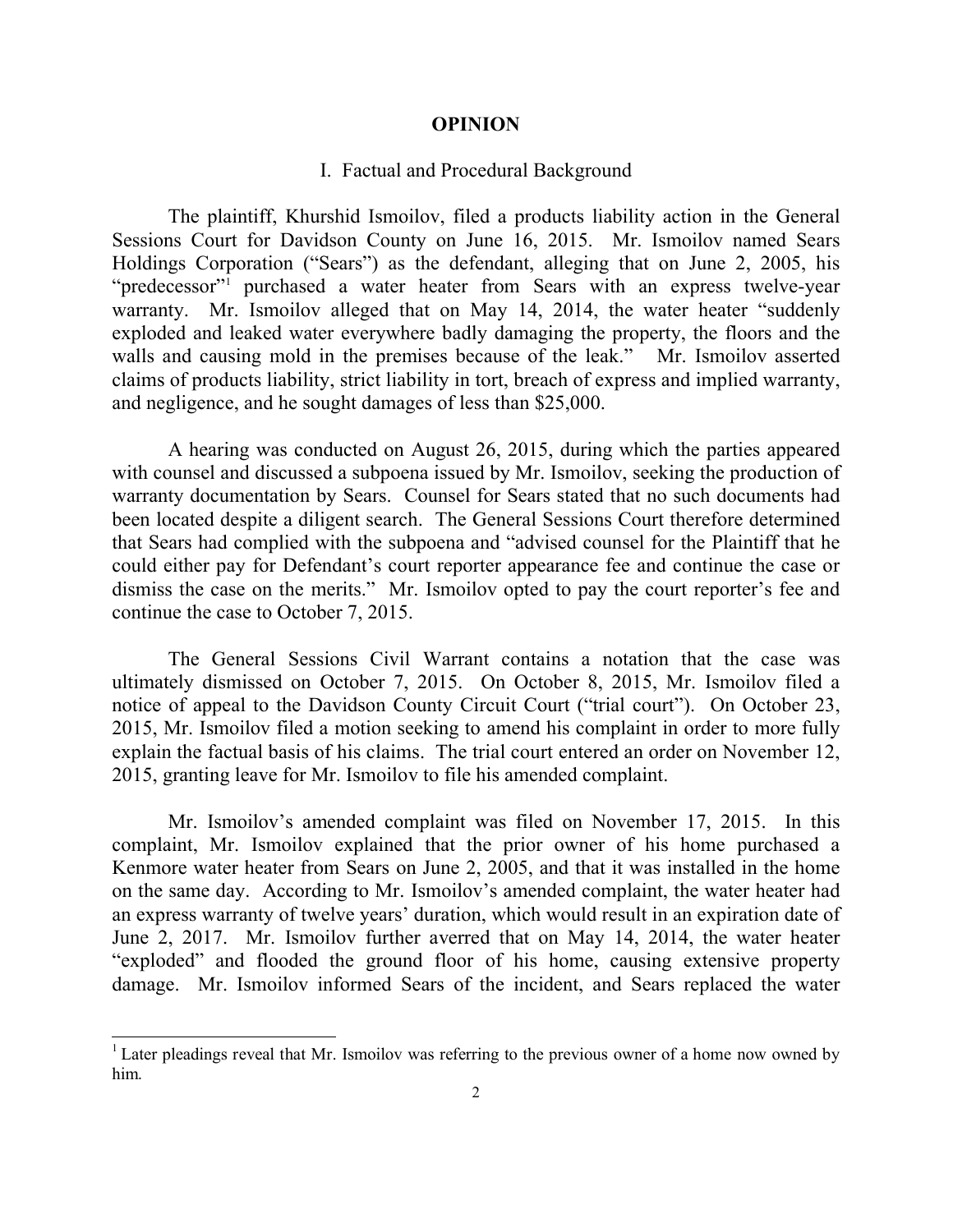heater on the following day. Sears also allegedly opened an investigation concerning the damages caused by faulty water heater.

Mr. Ismoilov asserted that he communicated with a Sears representative, Sean Maines, who requested documentation regarding Mr. Ismoilov's ownership of the home and repair estimates. Mr. Ismoilov claimed that he provided the requested documentation and was told by Mr. Maines that when Sears accepted a repair estimate, "we can move forward and get the claim processed and resolved." According to Mr. Ismoilov, Mr. Maines further communicated that the repair estimate would need to be "broken down between Material cost, labor cost and misc. cost." Mr. Ismoilov stated that he provided further estimate and repair information to Mr. Maines. It is undisputed that Mr. Maines then ceased communications with Mr. Ismoilov, leaving the claim unresolved.

Mr. Ismoilov alleged that he suffered damages in the amount of \$13,958 in property damage to the home, \$6,600 in unpaid rent, \$1,350 in reduced rent value (because he subsequently had to lower the rent amount), and cleaning expenses of \$600. Mr. Ismoilov asserted multiple claims against Sears for unfair and deceptive practices, breach of express and implied warranties, strict liability, and negligence.

In response, Sears filed an answer, denying liability and asserting the defenses of comparative fault and expiration of the applicable statutes of limitations and repose. Sears subsequently filed a motion for judgment on the pleadings, wherein Sears posited that Mr. Ismoilov could not prevail on his products liability claim due to the expiration of the statutes of limitations and repose. Sears further asserted that Mr. Ismoilov's other alleged causes of action failed to state a claim upon which relief could be granted.

On February 5, 2016, the trial court conducted a hearing regarding Sears's motion for judgment on the pleadings. In its subsequent order entered, the trial court granted Sears's motion as to all claims except Mr. Ismoilov's claim of breach of express warranty. Finding that there was no Tennessee case on point concerning whether a seller's liability could be extended when the express warranty covered a longer period than the applicable statute of repose, the court relied upon a decision in which the North Carolina Supreme Court held affirmatively regarding this question. *See Christie v. Hartley Const*., 766 S.E.2d 283 (N.C. 2014). The court thus directed Mr. Ismoilov to file an amended complaint with a more definite statement regarding the express warranty and to attach a copy of the warranty or provide a statement explaining why the warranty was unavailable.

On March 9, 2016, Mr. Ismoilov filed a second amended complaint, alleging solely a cause of action for breach of express warranty. Mr. Ismoilov attached an affidavit, wherein he stated that he purchased the home during foreclosure proceedings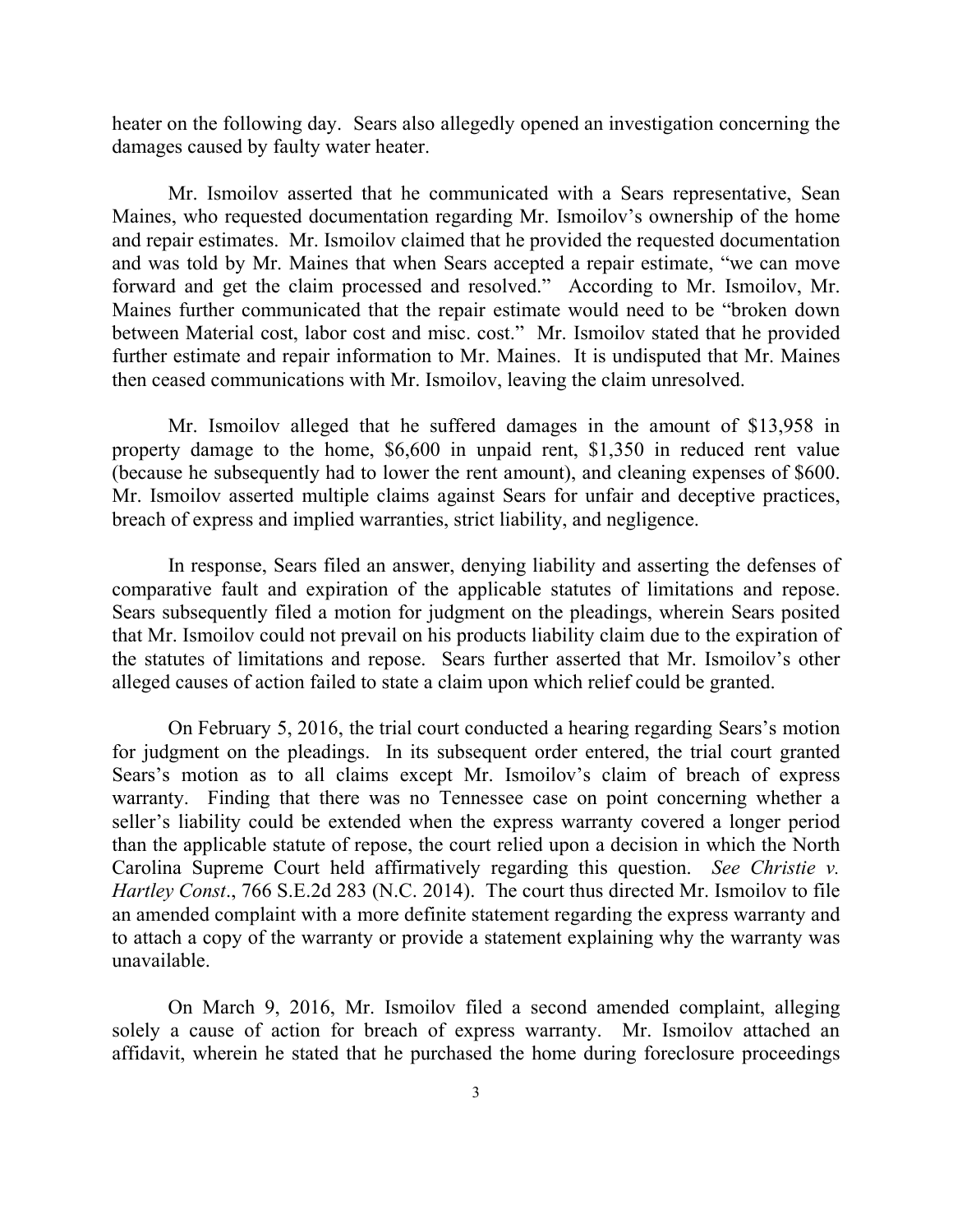and was not provided the warranty documentation by the previous owner. Mr. Ismoilov asserted, however, that Sears had admitted the existence of a twelve-year express warranty on the water heater.

On March 31, 2016, Mr. Ismoilov filed a motion seeking to exclude from evidence a document proffered by Sears entitled, "Master Protection Agreement." Mr. Ismoilov contended that this document was irrelevant because it was dated after the purchase of the water heater in question and was issued by a party other than the defendant. The document in question, a copy of which was attached to Mr. Ismoilov's motion, reflected that it was issued by Sears Protection Services, a division of Sears Roebuck and Co., and the document was not signed by any party.

On April 18, 2016, Sears filed a motion seeking to substitute Sears Roebuck and Co. ("SRC") for Sears. Sears asserted that SRC was the proper party defendant, a fact which Sears's counsel had determined during the process of responding to discovery requests. Sears claimed that substitution of the proper party defendant was necessary but that Mr. Ismoilov's counsel would not agree to the substitution. On April 22, 2016, the trial court conducted a hearing regarding the pending motions. The court denied Mr. Ismoilov's motion to exclude the Master Protection Agreement from evidence and continued the hearing regarding substitution of the defendant in order to afford Mr. Ismoilov additional time to file a response. Following the subsequent hearing conducted one week later, the court granted the motion to substitute, determining that the substitution would relate back to the date of initial filing. The court noted that SRC had acknowledged that it was adopting all prior admissions made and pleadings filed by Sears. The court also prohibited SRC from later claiming that Sears was the proper defendant.

Mr. Ismoilov subsequently filed a motion on May 20, 2016, seeking recusal of the trial judge. Mr. Ismoilov maintained that the trial judge's act of granting the motion for judgment on the pleadings had deprived Mr. Ismoilov of his constitutional right to a fair trial. Mr. Ismoilov also asserted that the trial judge's acts of denying Mr. Ismoilov's motions, granting substitution of the party defendant, and dismissing most of Mr. Ismoilov's claims demonstrated that the trial court judge had "prejudged" Mr. Ismoilov and exhibited bias and prejudice against him, warranting recusal. Mr. Ismoilov also filed a motion seeking permission for an interlocutory appeal.

On September 13, 2016, the trial court entered an order denying Mr. Ismoilov's recusal motion. The court found the motion to be procedurally deficient because it was not supported by an affidavit and did not contain a declaration under penalty of perjury. *See* Tenn. Sup. Ct. R. 10B. Despite the procedural shortcomings, the court considered the substance of the motion and found that it was not well taken. The court noted that it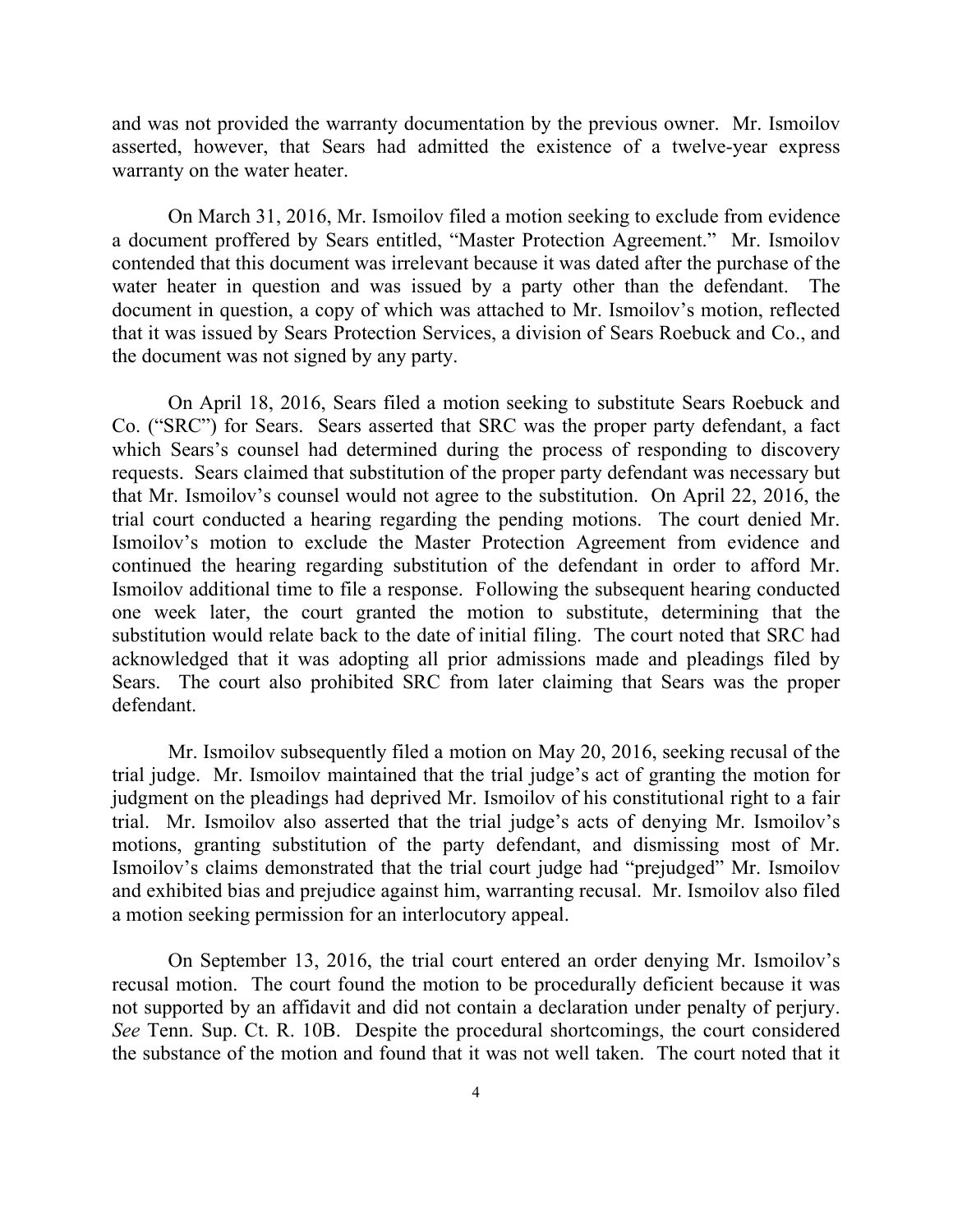had no personal relationship with either party, no interest in the defendant corporation, and no personal history with counsel for either party. The court determined that Mr. Ismoilov had presented no evidence of bias or partiality except for his disagreement with the court's rulings. The court thus determined that the motion should be denied. The trial court concomitantly entered an order denying Mr. Ismoilov's motion for permission to file an interlocutory appeal. The court found that Mr. Ismoilov had failed to present any reason that an interlocutory appeal was necessary in this matter because Mr. Ismoilov would have the remedy of an appeal as of right following entry of a final order.

On November 23, 2016, Mr. Ismoilov filed a motion seeking to enjoin defense counsel from representing "two parties with conflicted interests in violation of Rule 1.7 of the Tennessee Rules of Professional Conduct" and for sanctions. Although Mr. Ismoilov claimed that SRC's counsel could not ethically represent both SRC and Sears because the representation of one would be adverse to representation of the other, he provided no factual basis for his contention. SRC opposed this motion, asserting that no conflict existed. The trial court subsequently denied the motion.

On December 14, 2016, SRC filed a motion for summary judgment. SRC postulated that the twelve-year warranty applicable to the water heater was a limited warranty that promised only to furnish replacement parts or a replacement water heater in the event of a defect. SRC also posited that because such a replacement water heater had been provided, SRC maintained no further liability to Mr. Ismoilov. SRC asserted that it had not expressly warranted that the water heater would be free of defects. SRC further asserted that it had not agreed to pay incidental or consequential damages caused by any alleged defect.

In support of the motion, SRC attached an affidavit from Tim Adkisson, Director of Product Quality and Support for SRC. Mr. Adkisson stated that the water heater in question originally came with an owner's manual that contained information regarding the applicable twelve-year limited warranty. A copy of said owner's manual was attached to Mr. Adkisson's affidavit. Mr. Adkisson affirmed that no other warranty was applicable to the water heater in question. The attached owner's manual provides in pertinent part:

After one year and through 12 years from the date of purchase for water heaters used in a single-family residence, if a leak occurs in the tank, Sears will furnish a new current model water heater of equal capacity and quality. You will be charged for any installation.

\* \* \*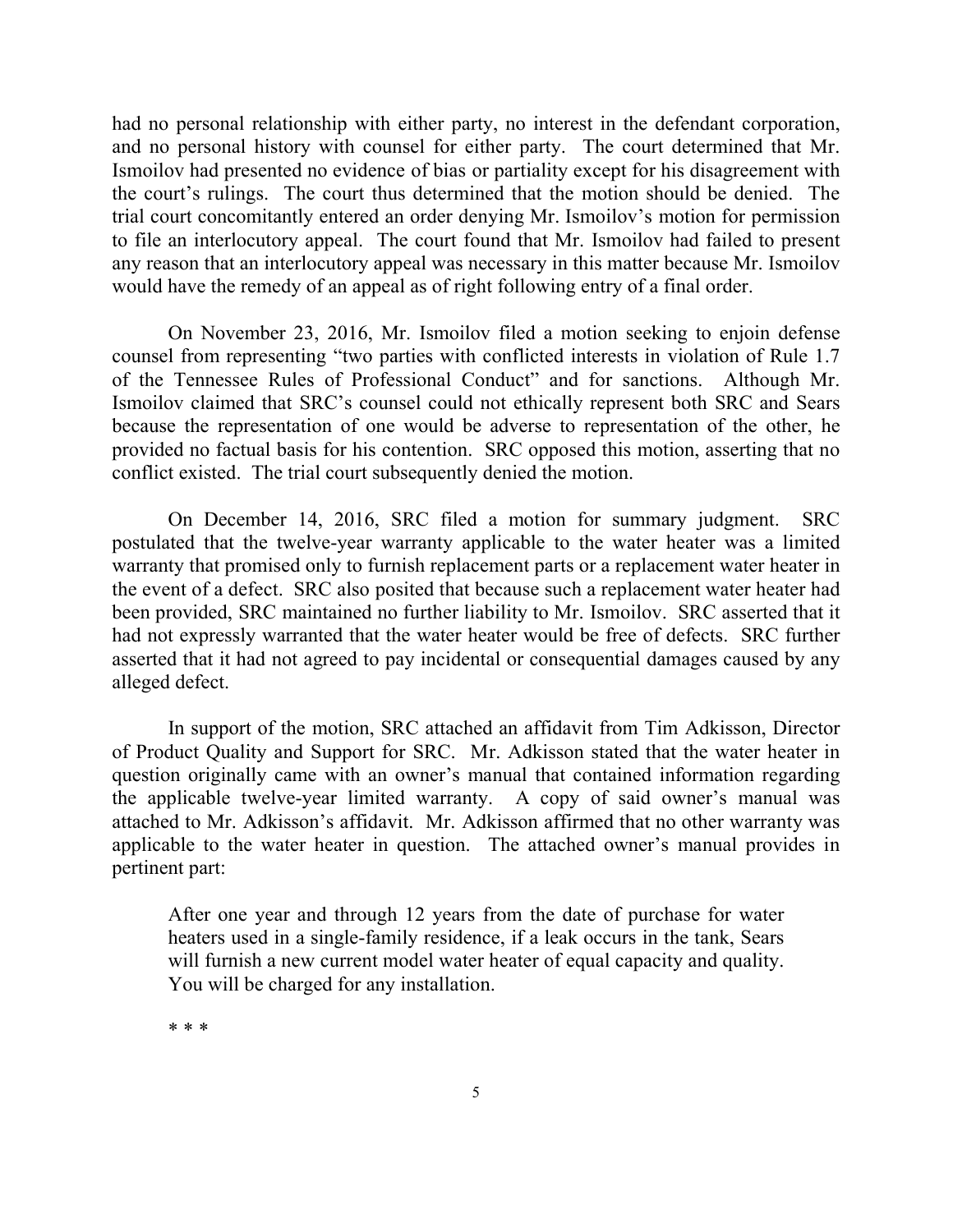After one year and through 12 years from the date of purchase, when your Sears Kenmore water heater is used in a single-family residence and is installed and operated in accordance with the information in this manual, if a part fails due to a [sic] materials or workmanship, Sears will furnish a replacement free of charge. You will be charged for labor.

SRC also filed a statement of material facts in support of its motion for summary judgment, stating that the twelve-year warranty contained only the above-quoted language. SRC averred that no other warranties were provided with the water heater. SRC further claimed that the water heater had been promptly replaced.

On January 30, 2017, the trial court entered an order compelling SRC to respond completely and accurately to Mr. Ismoilov's written discovery within thirty days. This order referenced a hearing held on December 16, 2016. Meanwhile, on January 27, 2017, the trial court conducted a hearing regarding SRC's summary judgment motion, which the court granted by order dated February 16, 2017. In its order, the court stated:

Defendant came before this Court on January 27, 2017, on Defendant Sears Roebuck and Co.'s Motion for Summary Judgment. Defendant filed its Motion for Summary Judgment on December 14, 2016. Defendant's motion provided notice of the hearing scheduled for January 27, 2017 and indicated that "Failure to file a timely written response to the motion may result in the motion being granted without further hearing." Plaintiff did not file a response and Plaintiff's attorney did not appear at the scheduled hearing.

Notwithstanding Plaintiff's failure to respond or appear, the Court has independently reviewed Defendant's Motion for Summary Judgment, which appears to be well-taken. Thus, the Court finds that there are no genuine issues of material fact and Defendant Sears Roebuck and Co. is entitled to judgment as a matter of law.

It is hereby ORDERED, that Plaintiff's claims against Defendant Sears Roebuck and Co. are dismissed with prejudice.

On February 6, 2017, ten days prior to the trial court's entry of a written order granting summary judgment, Mr. Ismoilov filed a "Motion to Reconsider the Absentia Granting Sears Roebuck and Co. Motion for Summary Judgment and to Schedule a Hearing for the Motion." Mr. Ismoilov claimed that he did not receive a notice regarding the summary judgment hearing, had no opportunity to respond to the motion, and was still awaiting discovery responses from SRC. On February 17, 2017, Mr. Ismoilov filed a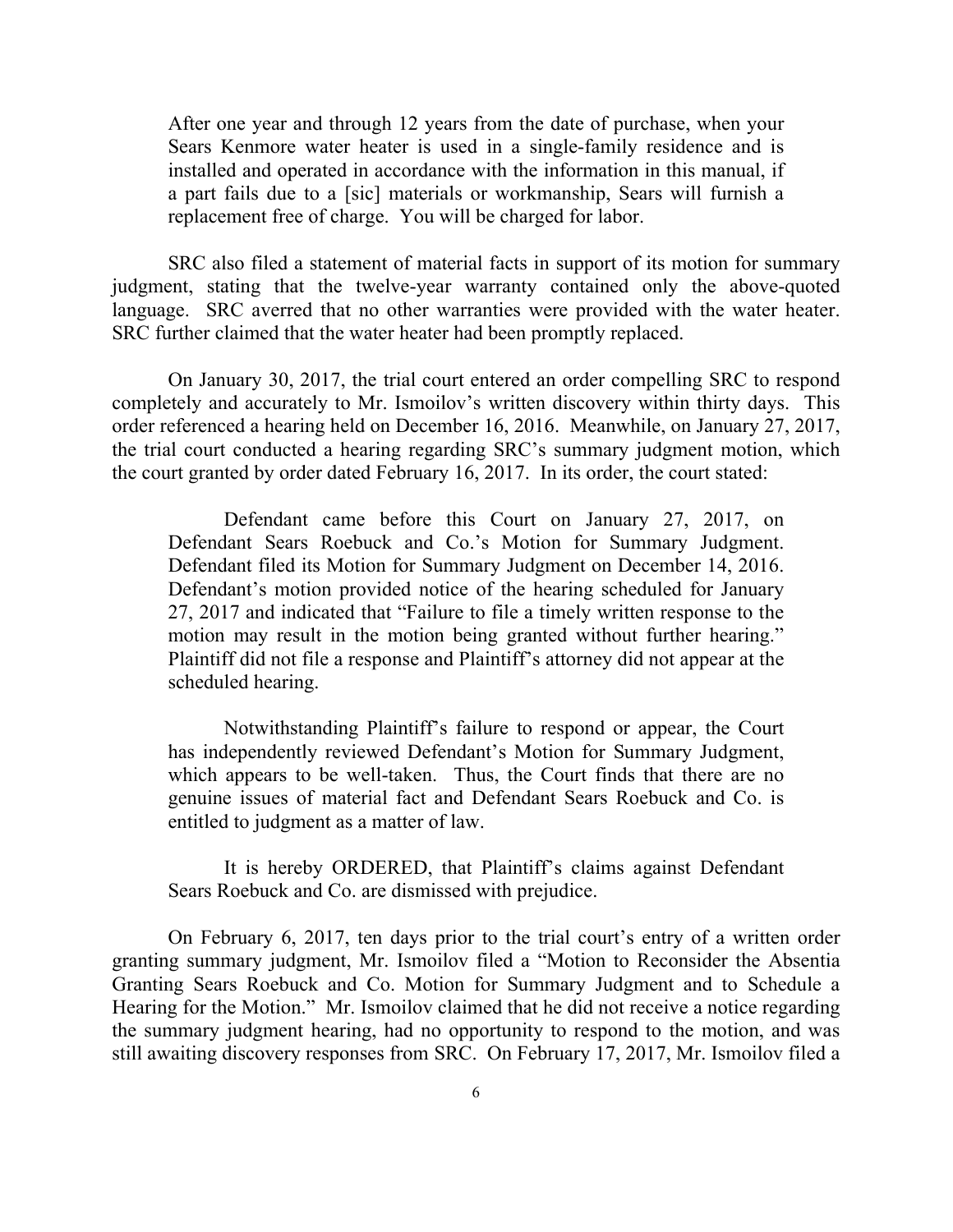notice stating that he wished to withdraw the motion to reconsider. On March 8, 2017, Mr. Ismoilov filed a response to the summary judgment motion, to which he attached his own affidavit and copies of his electronic mail correspondence with SRC regarding his claim. Mr. Ismoilov also filed a statement of material facts he claimed were in dispute as well as a response to the statement of facts filed by SRC.

On March 8, 2017, Mr. Ismoilov filed a motion seeking additional findings of fact and conclusions of law and seeking alteration or amendment of the trial court's order granting summary judgment. Mr. Ismoilov asserted that he had never received SRC's responses to written discovery before summary judgment was granted. In addition, according to Mr. Ismoilov, the trial court's order granting summary judgment failed to state the court's basis for its grant of summary judgment. Mr. Ismoilov contended that there were genuine disputes of material fact which precluded a grant of summary judgment.

SRC filed a response to the motion, asserting that it had filed supplemental responses to the written discovery propounded by Mr. Ismoilov. SRC attached copies of the supplemental responses, as well as a copy of electronic mail correspondence from Mr. Ismoilov's counsel, dated December 16, 2016, wherein counsel acknowledged receipt of the summary judgment motion and corresponding documents. SRC accordingly argued that the order granting summary judgment was proper.

On March 29, 2017, the trial court entered an order regarding Mr. Ismoilov's motion to alter or amend. The court determined that the motion was well taken concerning Mr. Ismoilov's request that the court state specific legal grounds supporting a grant of summary judgment to SRC. The court determined that the motion was not well taken in all other respects. As to the grant of summary judgment, the court stated in pertinent part:

The Defendant's Motion for Summary Judgment was properly granted. First, Plaintiff failed to file any response to the Motion for Summary Judgment. By a Case Management Order entered November 21, 2016, the parties were advised that Defendant was required to file its Motion for Summary Judgment by December 16, 2016 and that the hearing on the motion was scheduled for January 27, 2017. The certificate of service shows that the motion and accompanying statement of uncontested facts were served on Plaintiff on December 14, 2016. Plaintiff's counsel even contacted defense counsel concerning the motion and requested electronic copies of the Statement of Undisputed Facts. Despite such clear notice, Plaintiff inexplicably failed to file any responsive pleading to the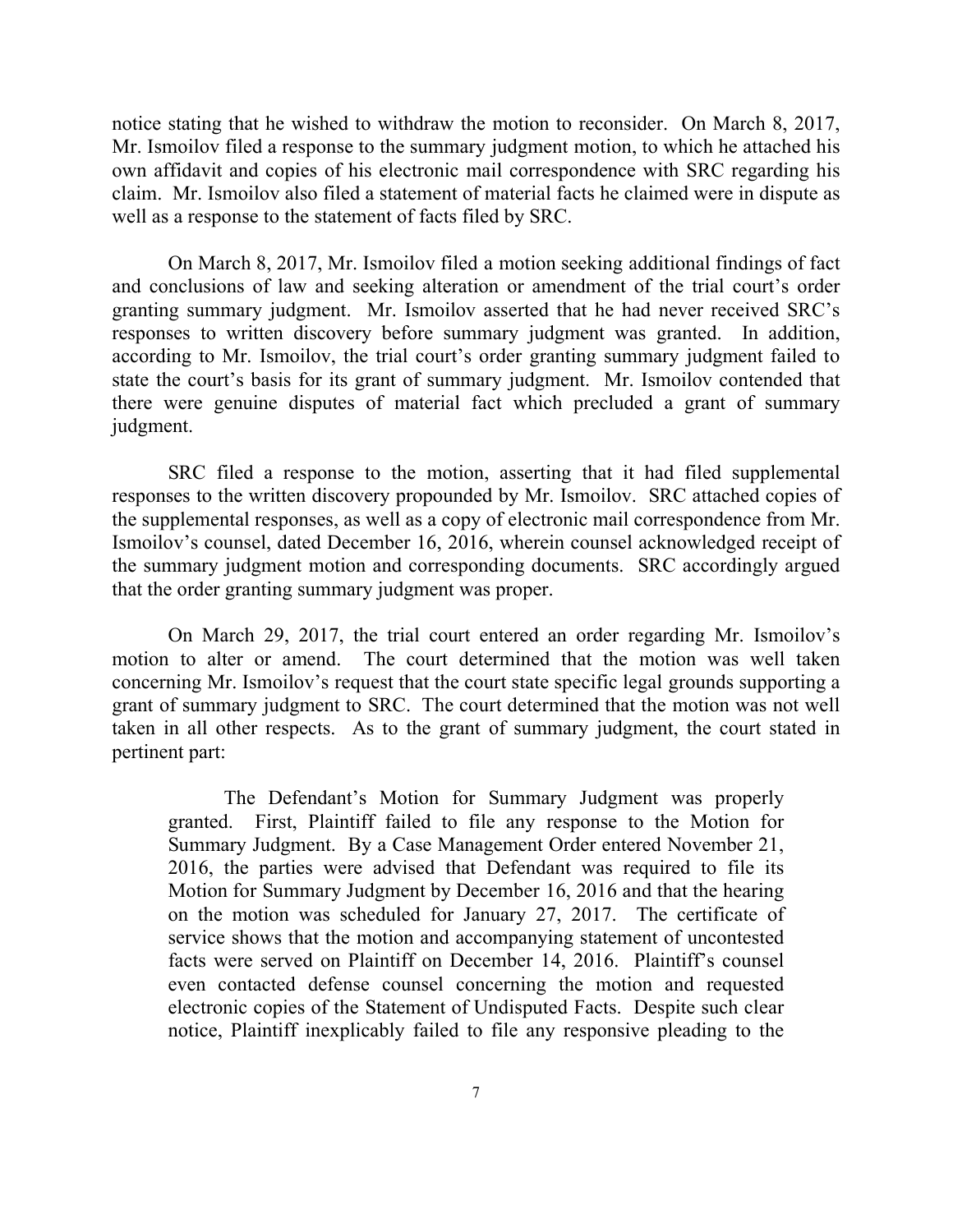motion. Accordingly, since no opposition was filed, it was appropriate to grant the motion pursuant to Local Rule 26.04(g).

Plaintiff attempts to rely upon the failure of the Defendant to comply with an Order to Compel Discovery as justification for his lack of response. On December 16, 2016, this Court partially granted Plaintiff's Motion to Compel and ordered Defendant to comply within 30 days of entry of the order. Plaintiff again was dilatory and waited until January 13 to submit his order for signature and the Order was signed on January 30, 2017, 3 days after the grant of Summary Judgment. Plaintiff never asked for a continuance of the scheduled hearing on the Motion for Summary Judgment. The Court finds that the pending Order to Compel did not automatically suspend the pending Motion for Summary Judgment. Frankly, the matters to be disclosed pursuant to the Order to compel generally dealt with damages and had little to do with the grounds for the Motion for Summary Judgment.

In addition, the Court independently reviewed the motion and found that there were no genuine issues of material fact and Defendant was entitled to judgment as a matter of law.

However, Plaintiff is correct that the legal grounds should have been more clearly stated in the Order. Plaintiff's claim is one for breach of express warranty regarding a water heater that exploded in Plaintiff's residence. Although the water heater has been replaced, Plaintiff now seeks incidental and consequential damages he incurred as a result of the explosion.

Plaintiff was never able to produce the express warranty, but in its statement of uncontested facts, Defendant submitted the Owner's Manual sold with the water heater and containing the subject warranty. (Exhibit 1 to Affidavit of Tim Adkisson) Importantly, this fact was not disputed by Plaintiff since no response was filed. On page 32, the Owner's Manual contains a 12-year limited warranty that only provided for replacement of the water heater as well as replacement parts. Defendant has also produced the Affidavit of Tim Adkisson, stating that "[n]o warranty is applicable to the . . . water heater other than what is provided on Page 32 . . ." (Affidavit of Tim Adkisson,  $\P$  6). Thus, the warranty sold with the subject water heater did not include an award of incidental and consequential damage as a result of any malfunction of the water heater. Accordingly, the Court finds this fact undisputed. There being no genuine issue of material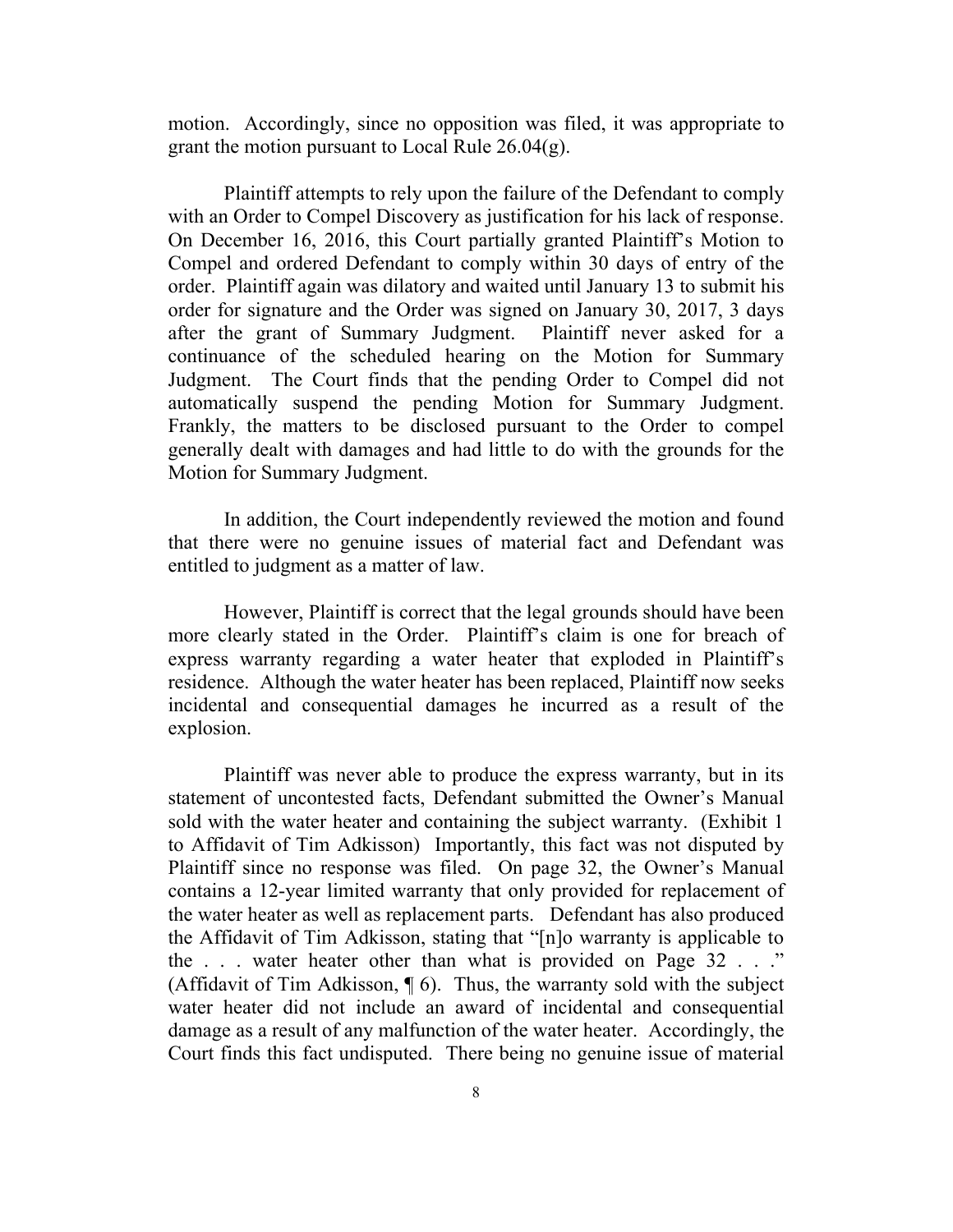fact as to the existence of an express warranty offering greater protection (including extended protection beyond the statute of repose), and since Plaintiff's water heater has been replaced, Defendant has negated an essential element of Plaintiff's claim and is entitled to judgment as a matter of law.

Plaintiff also seeks modification of two other previous orders of this Court. Specifically, Plaintiff seeks to alter or amend this Court's March 15, 2016 order granting, in part, Defendant's Motion for Judgment on the Pleadings and this Court's May 13, 2016 order substituting defendant. Respectfully, this Court denies these requests finding its prior orders to be appropriate. Specifically, neither of these motions satisfies any of the grounds for modification set forth in Rule 60.

Therefore, the Order Granting Sears and Roebuck Co. Summary Judgment entered February 16, 2017 is hereby amended to include the statement of legal grounds contained herein. Plaintiff's Motion is respectfully DENIED in all other respects.

Mr. Ismoilov timely appealed.

### II. Issues Presented

Mr. Ismoilov presents the following issues for our review, which we have restated slightly:

- 1. Whether the trial court erred by granting Sears's motion for judgment on the pleadings with regard to Mr. Ismoilov's claims of strict liability, breach of implied warranty, negligence, and unfair or deceptive trade practices.
- 2. Whether the trial court erred by determining that Sears was not equitably estopped from relying on expiration of the ten-year statute of repose for products liability based upon Sears's alleged admission of liability and promise to pay for damages.
- 3. Whether the trial court erred by determining that Mr. Ismoilov's claim based on the implied warranty of merchantability was subject to the ten-year statute of repose.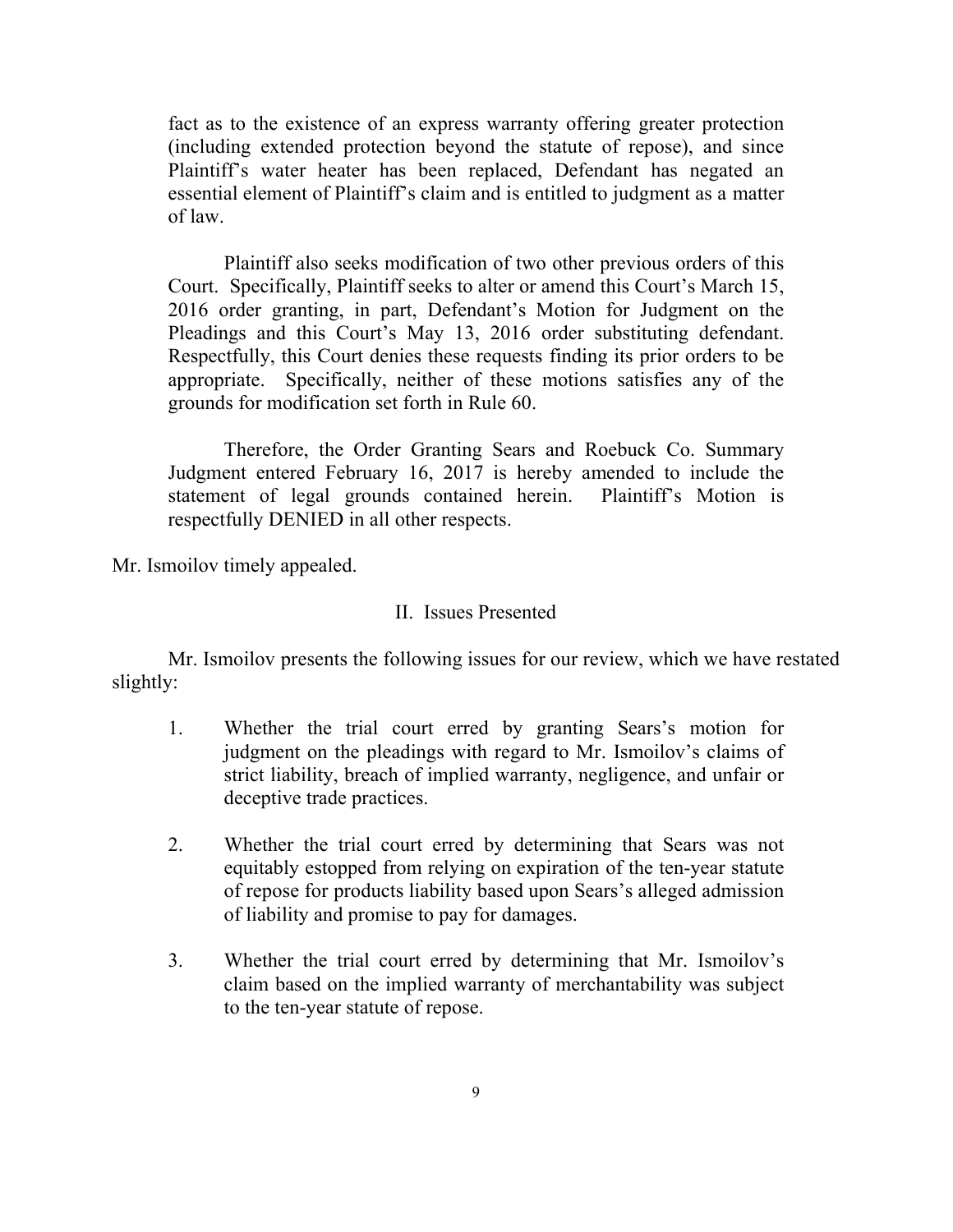- 4. Whether the trial court erred by determining that Mr. Ismoilov's negligence claim was subject to the ten-year statute of repose.
- 5. Whether the trial court erred by determining that Mr. Ismoilov's claim asserting unfair and deceptive trade practices was subject to the ten-year statute of repose.
- 6. Whether the trial court erred by granting Sears's motion to substitute the party defendant.
- 7. Whether the trial court erred by denying Mr. Ismoilov's motion to exclude the Master Protection Agreement.
- 8. Whether the trial court erred by denying Mr. Ismoilov's motion seeking recusal of the trial judge.
- 9. Whether the trial court erred by granting SRC's motion for summary judgment despite the existence of genuine issues of material fact and outstanding discovery requests.
- 10. Whether the trial court erred by denying Mr. Ismoilov's motion to alter or amend the order granting summary judgment in favor of SRC.
- 11. Whether the trial court erred by "re-ruling" on the motion for summary judgment and granting same despite Mr. Ismoilov's filing of a response.

## III. Standard of Review

The grant or denial of a motion for summary judgment is a matter of law; therefore, our standard of review is *de novo* with no presumption of correctness. *See Rye v. Women's Care Ctr. of Memphis, MPLLC*, 477 S.W.3d 235, 250 (Tenn. 2015); *Dick Broad. Co., Inc. of Tenn. v. Oak Ridge FM, Inc.*, 395 S.W.3d 653, 671 (Tenn. 2013) (citing *Kinsler v. Berkline, LLC*, 320 S.W.3d 796, 799 (Tenn. 2010)). As such, this Court must "make a fresh determination of whether the requirements of Rule 56 of the Tennessee Rules of Civil Procedure have been satisfied." *Rye*, 477 S.W.3d at 250.

As our Supreme Court has explained concerning the requirements for a movant to prevail on a motion for summary judgment pursuant to Tennessee Rule of Civil Procedure 56: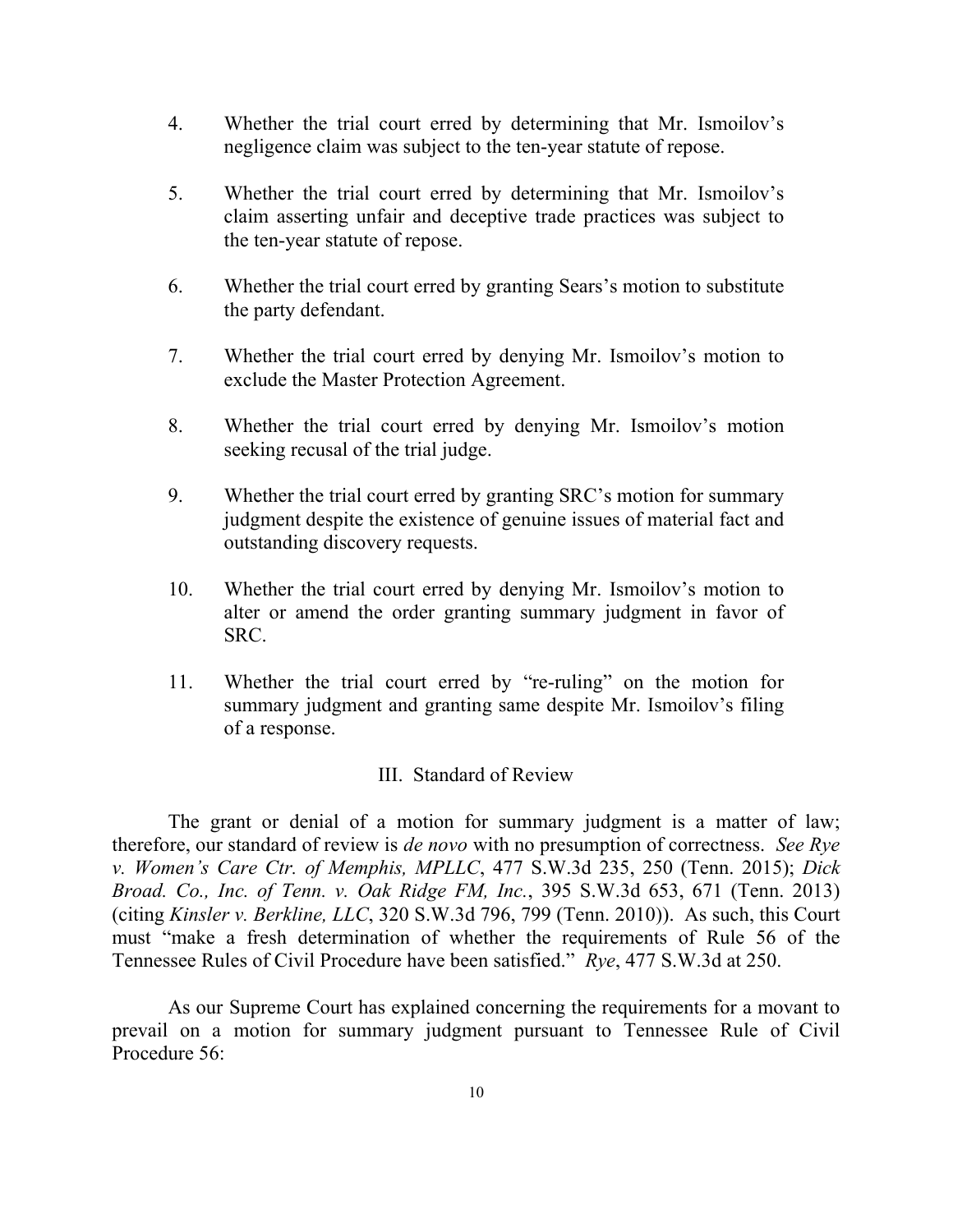We reiterate that a moving party seeking summary judgment by attacking the nonmoving party's evidence must do more than make a conclusory assertion that summary judgment is appropriate on this basis. Rather, Tennessee Rule 56.03 requires the moving party to support its motion with "a separate concise statement of material facts as to which the moving party contends there is no genuine issue for trial." Tenn. R. Civ. P. 56.03. "Each fact is to be set forth in a separate, numbered paragraph and supported by a specific citation to the record." *Id.* When such a motion is made, any party opposing summary judgment must file a response to each fact set forth by the movant in the manner provided in Tennessee Rule 56.03. "[W]hen a motion for summary judgment is made [and] . . . supported as provided in [Tennessee Rule 56]," to survive summary judgment, the nonmoving party "may not rest upon the mere allegations or denials of [its] pleading," but must respond, and by affidavits or one of the other means provided in Tennessee Rule 56, "set forth specific facts" *at the summary judgment stage* "showing that there is a genuine issue for trial." Tenn. R. Civ. P. 56.06. The nonmoving party "must do more than simply show that there is some metaphysical doubt as to the material facts." *Matsushita Elec. Indus. Co.,* 475 U.S. [574,] 586, 106 S.Ct. 1348 [(1986)]. The nonmoving party must demonstrate the existence of specific facts in the record which could lead a rational trier of fact to find in favor of the nonmoving party. If a summary judgment motion is filed before adequate time for discovery has been provided, the nonmoving party may seek a continuance to engage in additional discovery as provided in Tennessee Rule 56.07. However, after adequate time for discovery has been provided, summary judgment should be granted if the nonmoving party's evidence *at the summary judgment stage* is insufficient to establish the existence of a genuine issue of material fact for trial. Tenn. R. Civ. P. 56.04, 56.06. The focus is on the evidence the nonmoving party comes forward with at the summary judgment stage, not on hypothetical evidence that theoretically could be adduced, despite the passage of discovery deadlines, at a future trial.

*Rye*, 477 S.W.3d at 264-65. Pursuant to Tennessee Rule of Civil Procedure 56.04, the trial court must "state the legal grounds upon which the court denies or grants the motion" for summary judgment, and our Supreme Court has instructed that the trial court must state these grounds "before it invites or requests the prevailing party to draft a proposed order." *See Smith v. UHS of Lakeside, Inc.*, 439 S.W.3d 303, 316 (Tenn. 2014).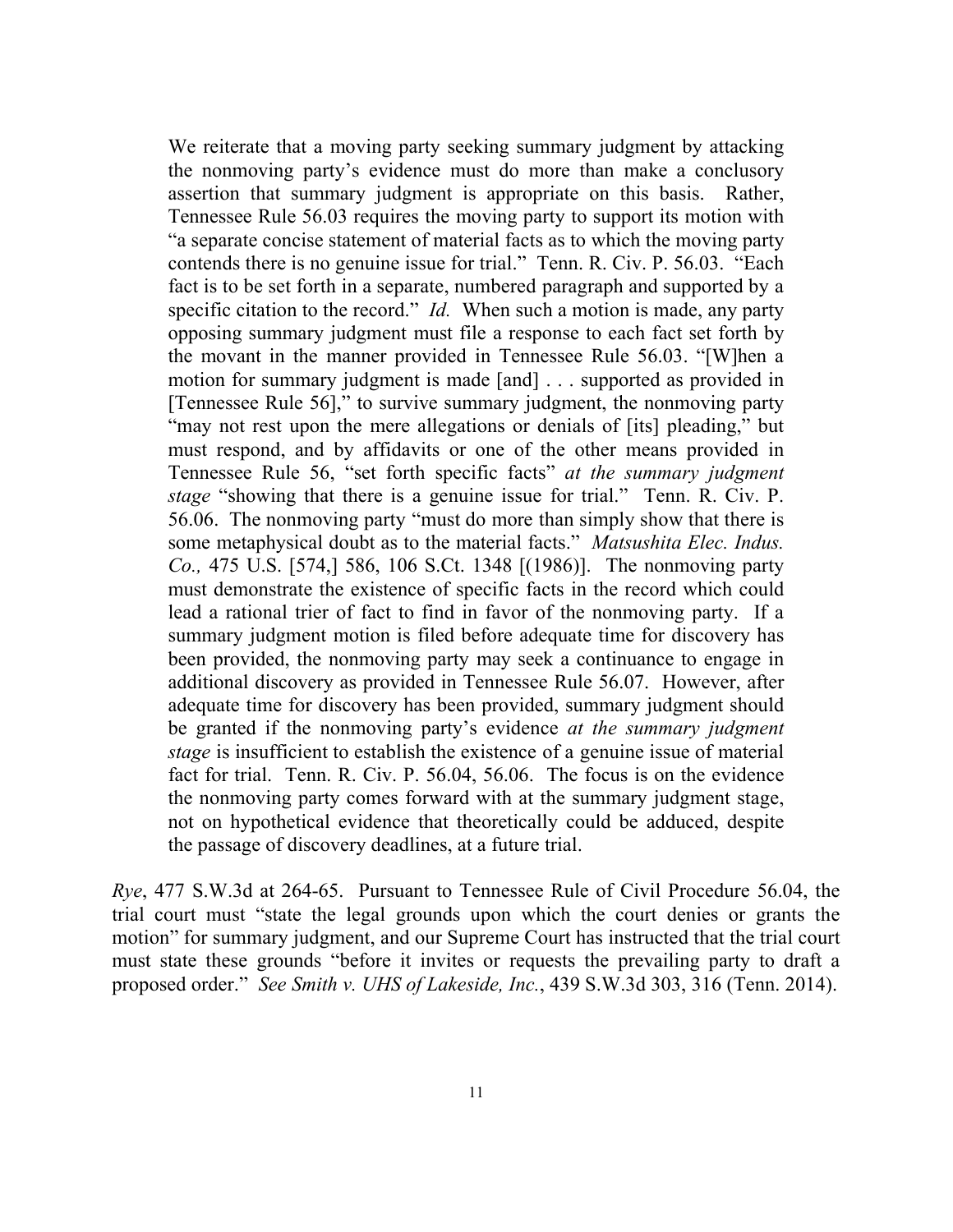#### IV. Judgment on the Pleadings

Issues one, three, four, and five concern the propriety of the trial court's decision to grant judgment on the pleadings with regard to Mr. Ismoilov's claims of strict liability, breach of implied warranty, negligence, and unfair or deceptive trade practices. As this Court has previously explained:

A motion for judgment on the pleadings may be filed "[a]fter the pleadings are closed but within such time as not to delay the trial." Tenn. R. Civ. P. 12.03. When a motion for judgment on the pleadings is made by the defendant, it is in effect a motion to dismiss for failure to state a claim upon which relief can be granted. *Waldron v. Delffs,* 988 S.W.2d 182, 184 (Tenn. Ct. App. 1998). Such a motion admits the truth of all relevant and material averments in the complaint but asserts that such facts cannot constitute a cause of action. *Id.* In considering whether to dismiss a complaint for failure to state a claim upon which relief can be granted, the court must accept as true "all well-pleaded facts and all reasonable inferences drawn therefrom" alleged by the party opposing the motion. *Cherokee Country Club, Inc. v. City of Knoxville,* 152 S.W.3d 466, 470 (Tenn. 2004); *McClenahan v. Cooley,* 806 S.W.2d 767, 769 (Tenn. 1991). Making such a determination is a question of law. Our review of a trial court's determinations on issues of law is *de novo,* with no presumption of correctness. *Frye v. Blue Ridge Neuroscience Center, P.C.,* 70 S.W.3d 710, 713 (Tenn. 2002); *Bowden v. Ward,* 27 S.W.3d 913, 916 (Tenn. 2000).

*Timmins v. Lindsey*, 310 S.W.3d 834, 838-39 (Tenn. Ct. App. 2009).

In its order ruling on the motion for judgment on the pleadings, the trial court stated the following with regard to Mr. Ismoilov's claims in pertinent part:

On February 5, 2016, the parties came before the Court on Defendant's Motion for Judgment on the Pleadings. The Court finds that Defendant's Motion is well-taken as to all claims except for Plaintiff's claims arising out of breach of express warranty. In reaching its decision, the Court found that Tennessee law clearly states that the statute of repose cannot be tolled like the statute of limitations. However, Tennessee courts have not determined whether an express warranty which is longer than the statute of repose will extend liability for parties to the contract. Finding no Tennessee law on point, the Court found that the North Carolina Supreme Court has addressed this issue recently in Christie v. Hartley Construction,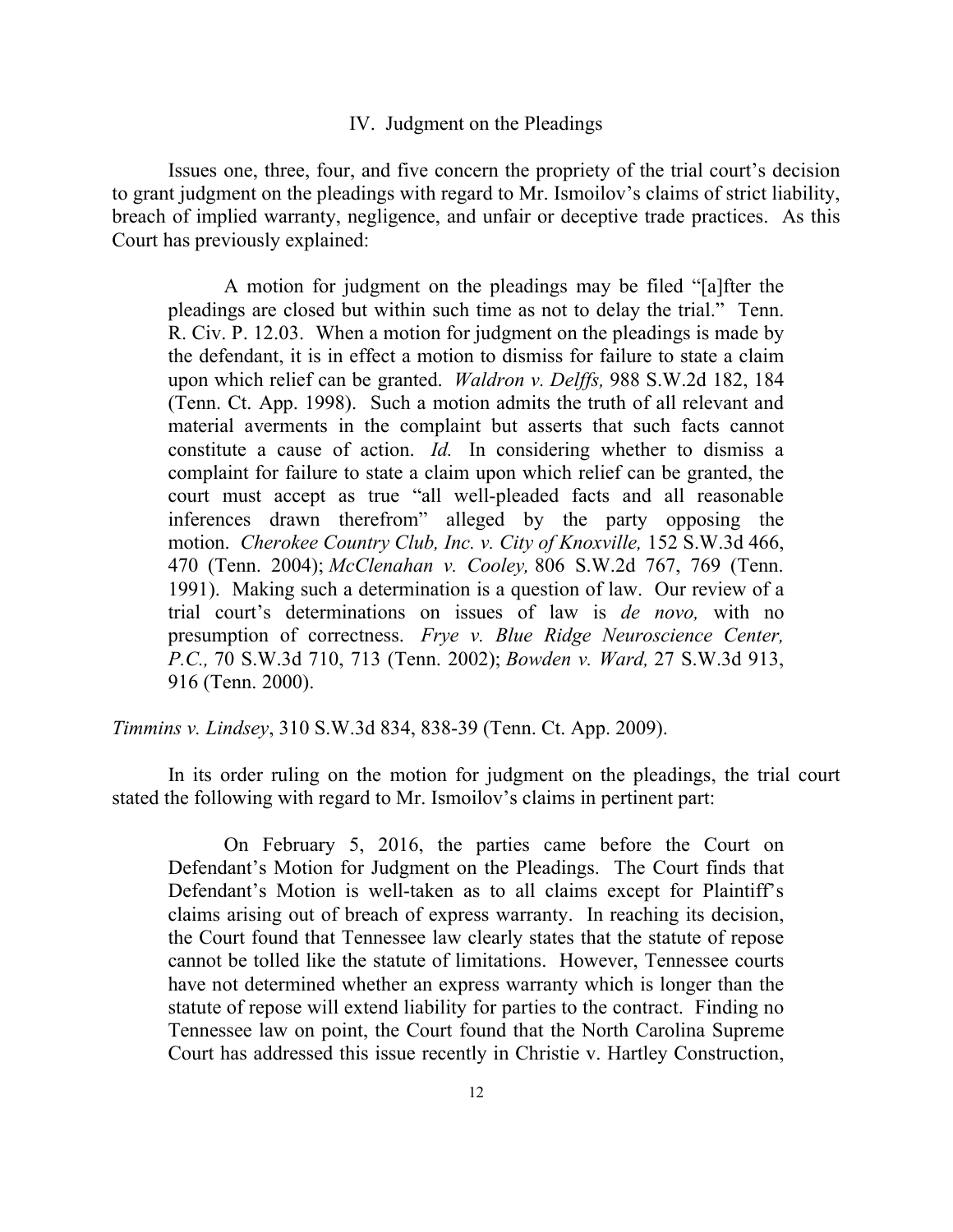766 SE2d 283 (Dec. 19, 2014). North Carolina recognized, as does Tennessee, that parties have the freedom to contract. The Christie court reached the conclusion that this included the freedom to contract away the statute of repose. The Court believes that the Tennessee Supreme Court would hold as [the] North Carolina Supreme Court did when evaluating a similar contract. This order is without prejudice to Defendant filing a motion for summary judgment or motion to dismiss at a later date.

In this case, Plaintiff has alleged that an express warranty of 12 years exists between the parties. The express warranty, however, was not attached to Plaintiff's Amended Complaint. Therefore, the Court orders Plaintiff to file a More Definite Statement and to attach a copy of the express warranty on which he relies or to provide a statement as to why the express warranty is not available. Plaintiff must file his Amended Complaint by March 11, 2016.

SRC asserts that the trial court appropriately granted judgment on Mr. Ismoilov's claims of breach of implied warranty, strict liability, and negligence based on the statute of repose applicable to products liability actions. We agree. Tennessee's products liability statutes are codified at Tennessee Code Annotated §§ 29-28-101, *et seq*. (2012 & Supp. 2017). Tennessee Code Annotated § 29-28-102(6) (2012) defines a products liability action as:

all actions brought for or on account of personal injury, death or property damage caused by or resulting from the manufacture, construction, design, formula, preparation, assembly, testing, service, warning, instruction, marketing, packaging or labeling of any product. "Product liability action" includes, but is not limited to, all actions based upon the following theories: strict liability in tort; negligence; breach of warranty, express or implied; breach of or failure to discharge a duty to warn or instruct, whether negligent, or innocent; misrepresentation, concealment, or nondisclosure, whether negligent, or innocent; or under any other substantive legal theory in tort or contract whatsoever . . . .

In this matter, Mr. Ismoilov's claims focus on an allegedly defective water heater sold by SRC. Ergo, Mr. Ismoilov's claims based in strict liability, negligence, and breach of implied warranty are subject to the products liability statutory scheme. *See id*.

Tennessee Code Annotated § 29-28-103 (2012) provides that any "action against a manufacturer or seller of a product for injury to person or property caused by its defective or unreasonably dangerous condition must be brought within the period fixed by §§ 28-3-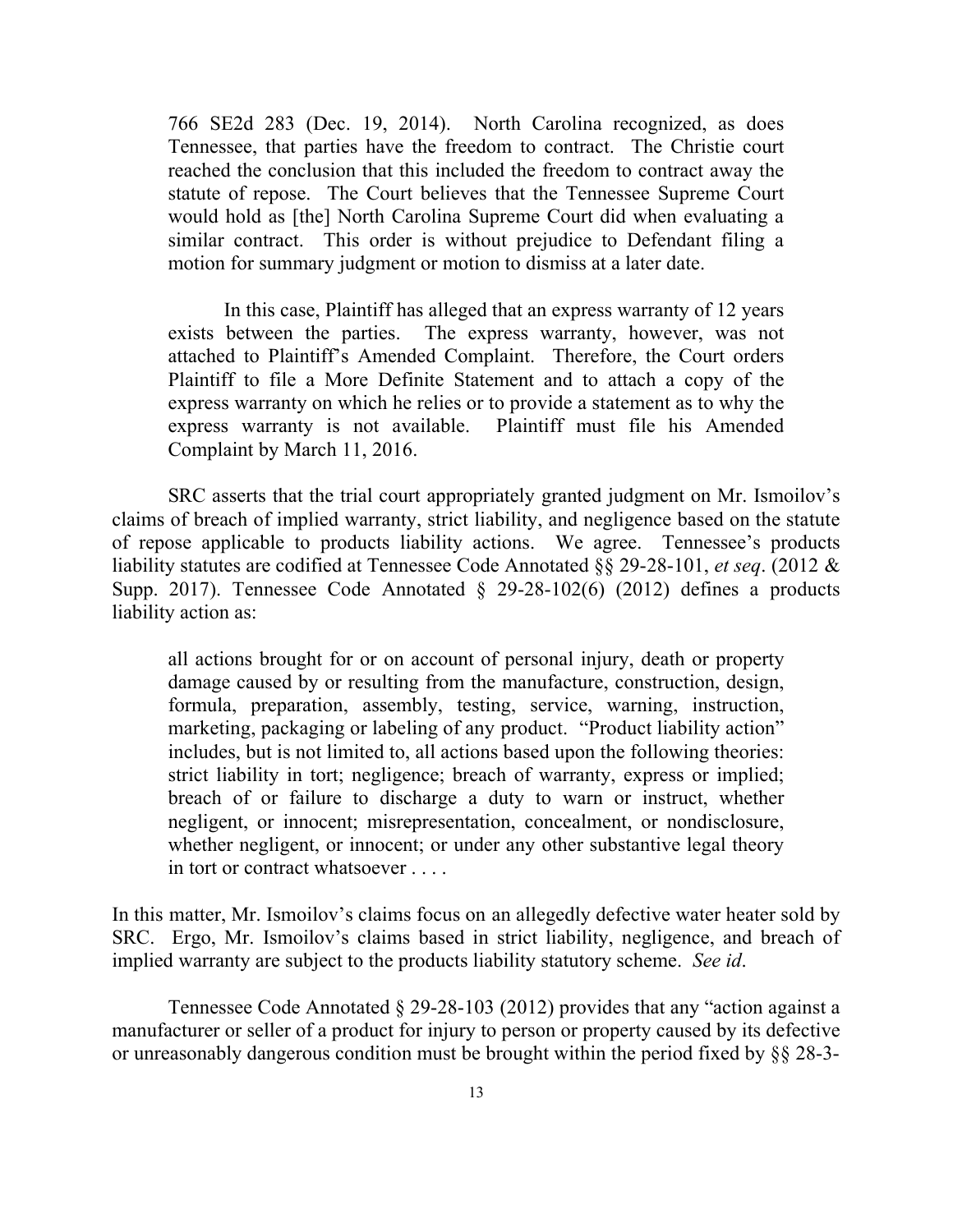104, 28-3-105, 28-3-202 and 47-2-725, but notwithstanding any exceptions to these provisions, it must be brought within six (6) years of the date of injury, in any event, the action must be brought within ten (10) years from the date on which the product was first purchased for use or consumption . . . ." According to Mr. Ismoilov's complaint, the water heater at issue was purchased on June 2, 2005. Therefore, based on the ten-year statute of repose provided by Tennessee Code Annotated § 29-28-103, Mr. Ismoilov's claims based in strict liability, negligence, and breach of implied warranty expired on June 2, 2015. Accordingly, these claims filed by Mr. Ismoilov on June 16, 2015, were untimely.

With regard to Mr. Ismoilov's claim pursuant to the Tennessee Consumer Protection Act ("TCPA"), which is based on communications with an SRC representative following the water heater's failure in 2014, it is questionable whether Mr. Ismoilov properly alleged any of the unfair or deceptive acts described in the statute. *See* Tenn. Code Ann. § 47-18-104(b) (Supp. 2017). Mr. Ismoilov's amended complaint referred to Tennessee Code Annotated  $\S$  47-18-104(b)(19), which describes "[r]epresenting that a guarantee or warranty confers or involves rights or remedies which it does not have or involve." Mr. Ismoilov relied upon this subsection in contending that the claims adjuster, Mr. Maines, misled him into thinking that his property damage claim would be paid pursuant to the warranty. However, as SRC points out, Mr. Maines did not expressly state in any of the communications presented that the warranty provided coverage for such a claim.

Furthermore, we determine that Mr. Maines's actions did not constitute "trade," "commerce," or a "consumer transaction" as those terms are defined in the TCPA. The TCPA provides that it was enacted to "protect consumers and legitimate business enterprises from those who engage in unfair or deceptive acts or practices in the conduct of any trade or commerce . . . ." *See* Tenn. Code Ann. § 47-18-102(2) (2013). Tennessee Code Annotated § 47-18-103 (2013) defines "'trade,' 'commerce,' or 'consumer transaction'" as "the advertising, offering for sale, lease or rental, or distribution of any goods, services, or property, tangible or intangible, real, personal, or mixed, and other articles, commodities, or things of value wherever situated." Tennessee Code Annotated § 47-18-104 thereafter describes the particular unfair or deceptive acts or practices "affecting the conduct of any trade or commerce" that the TCPA has declared to be unlawful. Ergo, for the alleged act to be unlawful pursuant to the TCPA, it must affect "the conduct of any trade or commerce," which by definition involves the "sale, lease or rental, or distribution of any goods, services, or property . . . ." Moreover, in order to bring a private action based on the TCPA, a plaintiff must show that he suffered "an ascertainable loss of money or property . . . as a result of the use or employment by another person of an unfair or deceptive act or practice described by § 47-18-104(b) and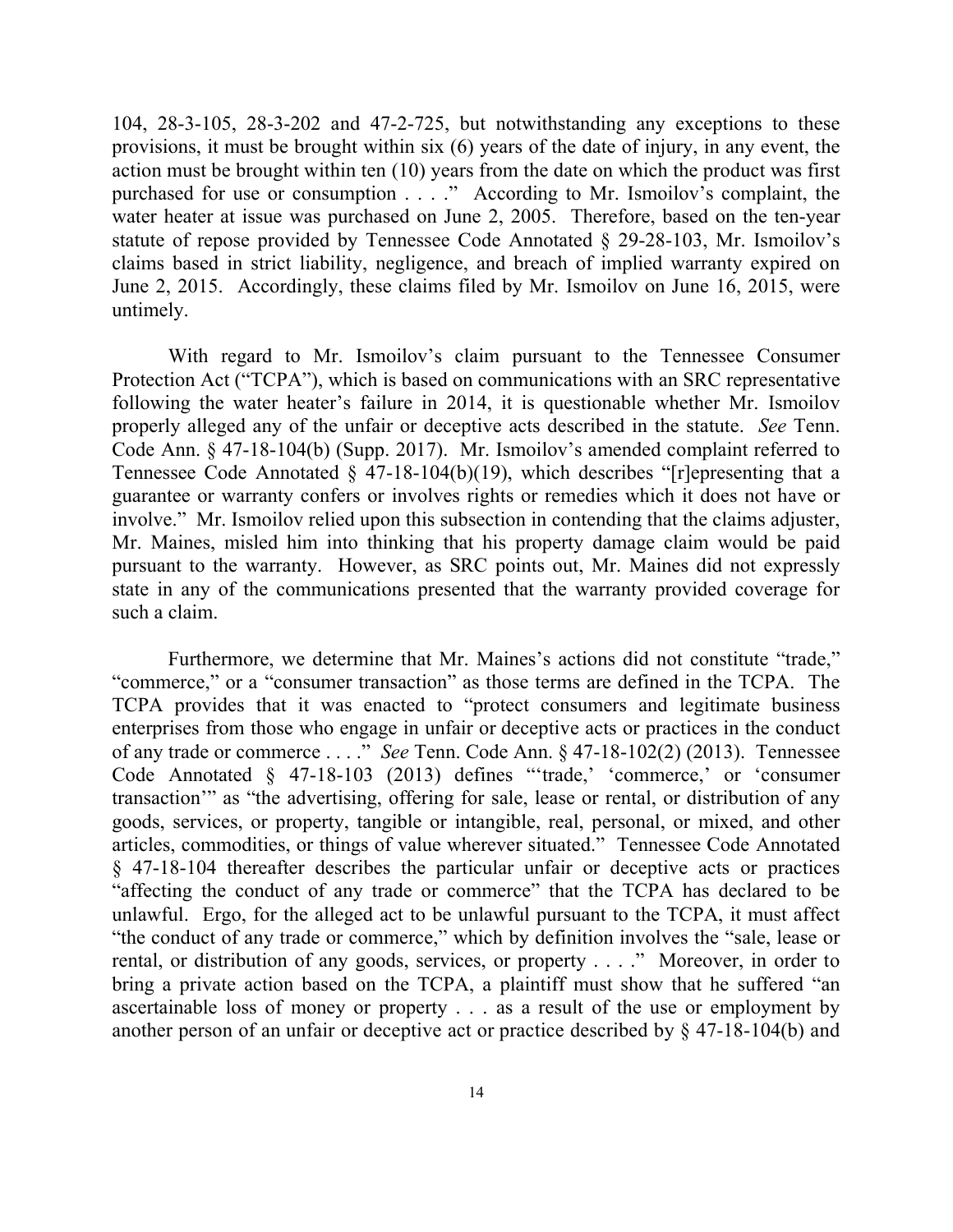declared to be unlawful by this part . . . ." *See* Tenn. Code Ann. § 47-18-109(a)(1) (2013).

Assuming, *arguendo*, that Mr. Maines's communication in this matter could be deemed as representing that the express warranty at issue "confer[red] or involve[d] rights or remedies which it d[id] not have or involve," Mr. Maines was not involved in "trade" or "commerce" as these terms are defined in the statute. *See* Tenn. Code Ann. §§ 47-18-103, -104(b)(19). The water heater at issue had been sold many years before Mr. Maines's communication with Mr. Ismoilov occurred. In other words, this is not a case wherein the representations regarding a warranty induced the buyer to purchase the product. *See, e.g., White v. Eastland*, No. 01-A-019009-CV-00329, 1991 WL 149735, at \*1 (Tenn. Ct. App. Aug. 9, 1991) (noting that the plaintiff filed suit against the defendant alleging that the warranty on a car was not transferable, as the defendant had represented). Although Mr. Maines communicated with Mr. Ismoilov regarding his warranty claim some years following the sale of the product, Mr. Ismoilov has not shown that Mr. Maines was involved in "the advertising, offering for sale, lease or rental, or distribution of any goods, services, or property, tangible or intangible, real, personal, or mixed, and other articles, commodities, or things of value wherever situated." *See* Tenn. Code Ann. § 47-18-103. For this reason, we conclude that Mr. Ismoilov has failed to state a claim pursuant to the TCPA.<sup>2</sup>

Mr. Ismoilov also contends that SRC should be equitably estopped from relying on expiration of the ten-year statute of repose for products liability due to Mr. Maines's alleged admission of liability and promise to pay for damages. Our research, however, has revealed no Tennessee cases wherein the products liability statute of repose was tolled based upon equitable estoppel. When analyzing whether Tennessee Code Annotated § 29-28-103 should be tolled for mental incompetency, our Supreme Court elucidated:

In considering whether the [Tennessee Products Liability Act] statute of repose is tolled for mental incompetency, we must determine and give effect to the intent of the legislature. *See, e.g., Jordan v. Baptist Three Rivers Hosp*., 984 S.W.2d 593, 599 (Tenn. 1999). In so doing, we are to

 $\overline{\phantom{a}}$ 

<sup>&</sup>lt;sup>2</sup> We note that the trial court dismissed Mr. Ismoilov's TCPA claim based on the products liability statute of repose. As SRC acknowledged in its appellate brief, Mr. Ismoilov's claim brought pursuant to the TCPA is not a products liability action. Rather, Mr. Ismoilov's allegations regarding the TCPA rest solely upon the alleged misrepresentations made by Mr. Maines following the filing of a claim for damages by Mr. Ismoilov. Despite this error by the trial court, we determine that the court ultimately reached the correct result in dismissing the TCPA claim. *See Arnold v. City of Chattanooga*, 19 S.W.3d 779, 789 (Tenn. Ct. App. 1999) ("Where the Trial Judge reaches the correct result for the wrong reason we will affirm."); *see also Torres v. Bridgestone/Firestone N. Am. Tire, LLC*., 498 S.W.3d 565, 577 (Tenn. Ct. App. 2016), *perm. app. denied* (Tenn. Aug. 18, 2016).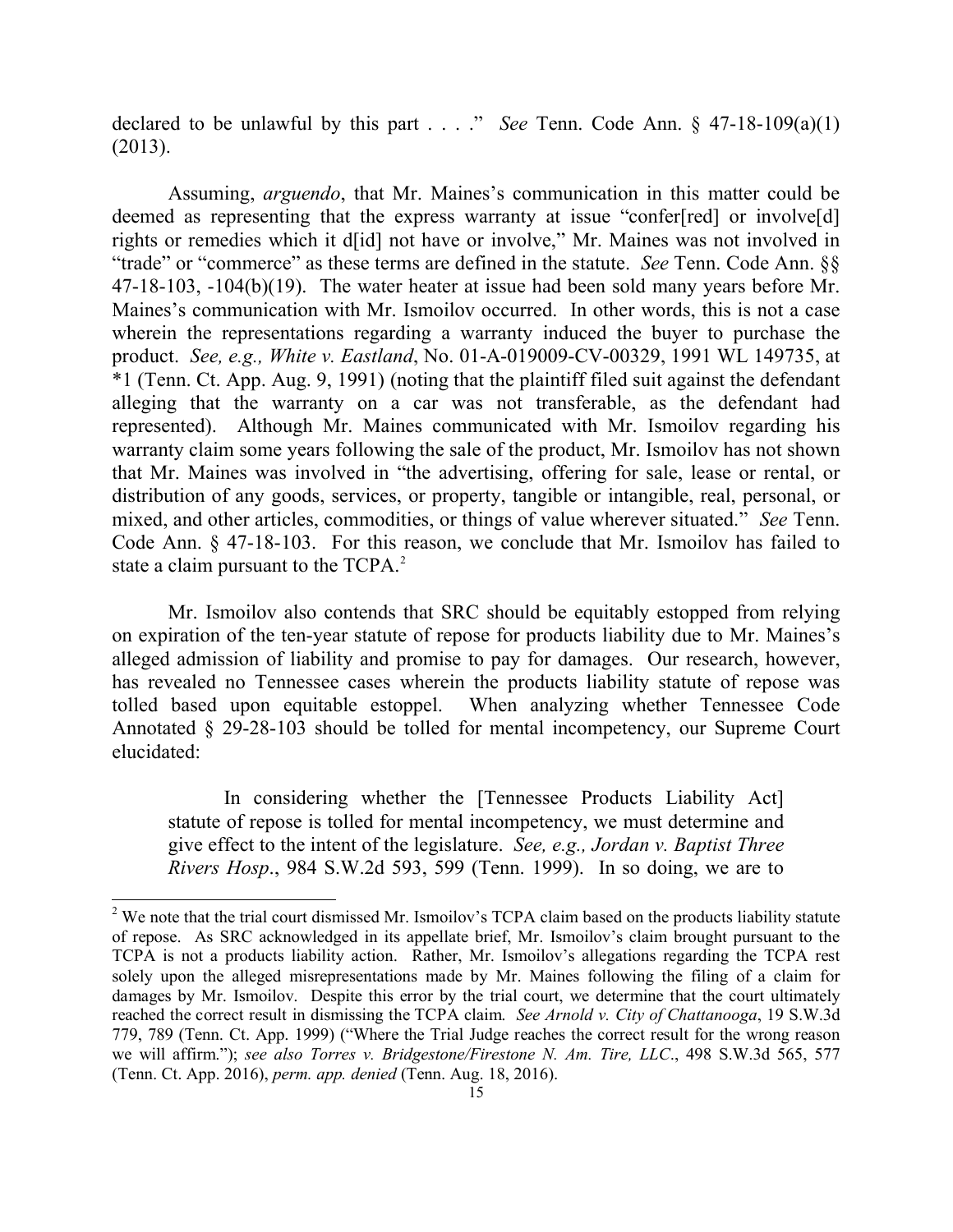examine the "natural and ordinary meaning of the language used" in the TPLA, "without a forced or subtle construction that would limit or extend the meaning of the language." *See, e.g., Tuggle v. Allright Parking Sys., Inc.*, 922 S.W.2d 105, 107 (Tenn. 1996). Where the language of the statute "is clear and unambiguous, then this Court will give effect to the statute according to the plain meaning of its terms." *Lavin v. Jordon*, 16 S.W.3d 362, 365 (Tenn. 2000); *see also Gragg v. Gragg*, 12 S.W.3d 412, 415 (Tenn. 2000).

The TPLA ten-year limiting period states that "in any event, an action must be brought within ten (10) years from the date on which the product was first purchased for use or consumption." Tenn. Code Ann. §  $29-28-103(a)$  (emphasis added). When read in context, the language "in any event" carries precisely the same connotation as "notwithstanding other exceptions" or "without regard to any other limitations," and the General Assembly's use of this language compels the conclusion that it intended for the ten-year repose period to be an absolute bar beyond which no products liability cause of action could exist. Because the language is clear, this Court is not in a position to give the statute a construction which is not supported by the language. Consequently, the use of such broad language by the General Assembly weighs very heavily against finding an implied exception to the general ten-year repose period for mental incompetency.

*Penley v. Honda Motor Co., Ltd.*, 31 S.W.3d 181, 185 (Tenn. 2000) (emphasis added).

For the same reasons elucidated by our Supreme Court in *Penley*, we determine that the General Assembly's choice of language weighs heavily against finding an exception to the ten-year statute of repose based on equitable estoppel. In addition, as SRC points out, this Court has also previously ruled that the statute of repose would not be tolled even by a defendant's fraudulent concealment. *See Damron v. Media Gen., Inc.*, 3 S.W.3d 510, 513 (Tenn. Ct. App. 1999) (acknowledging the "strong indication" from the legislature of its intent to make the statute of repose the outside limit in which the cause of action could accrue."). We therefore conclude that the ten-year statute of repose contained in Tennessee Code Annotated § 29-28-103 should not be tolled in the situation herein. For all the foregoing reasons, we affirm the trial court's grant of judgment on the pleadings with regard to Mr. Ismoilov's claims of strict liability, breach of implied warranty, negligence, and unfair or deceptive trade practices.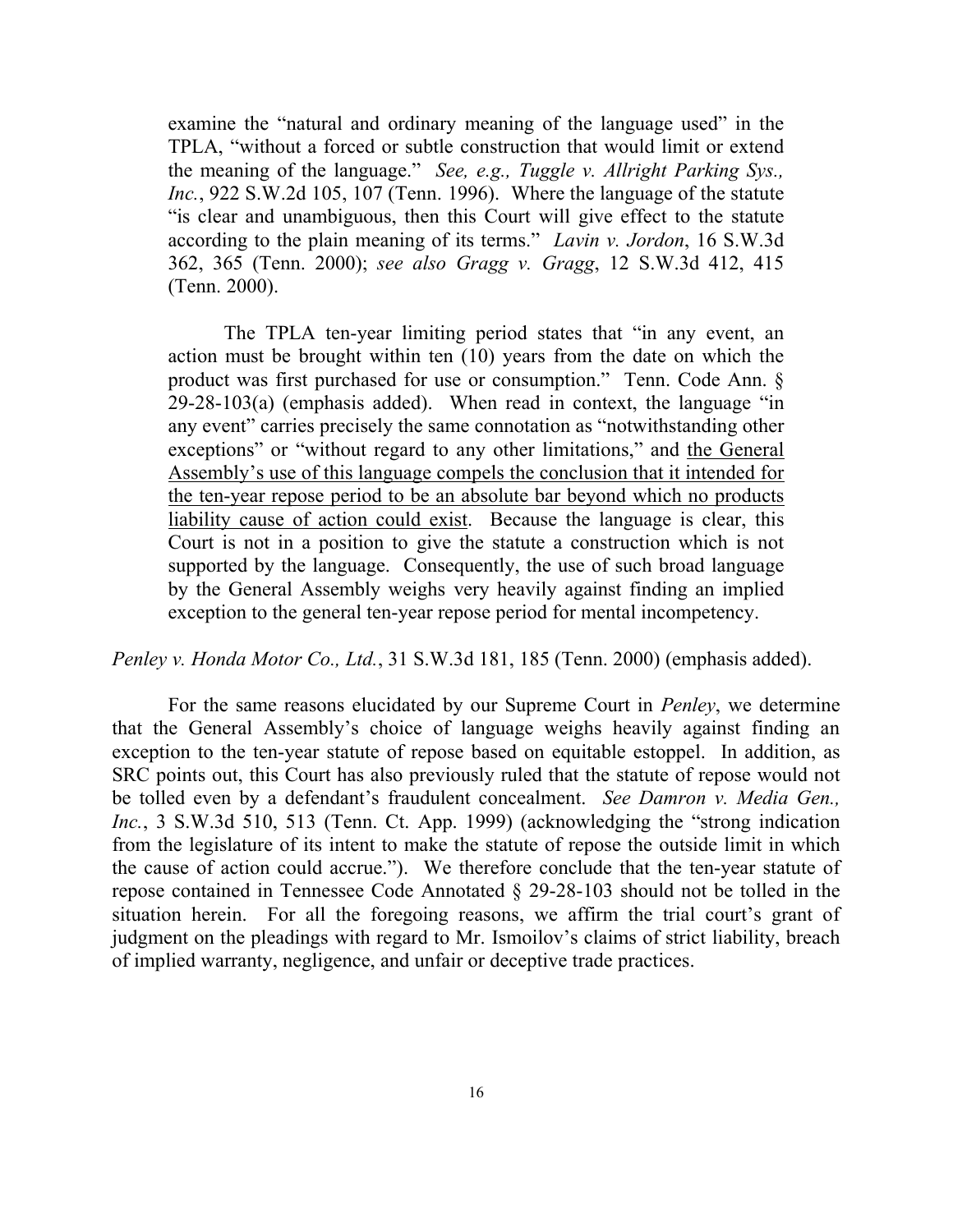#### IV. Substitution of Party Defendant

Mr. Ismoilov argues that the trial court erred by granting Sears's motion to substitute the proper party defendant. Sears moved to substitute SRC, alleging that SRC was the actual seller of the water heater and that Sears had nothing to do with the sale of the water heater. In essence, Sears posited that Mr. Ismoilov had sued the wrong defendant. In granting the motion, the trial court determined that the substitution would relate back to the date of initial filing. In further support, the court noted that SRC had acknowledged that it was adopting all prior admissions made and pleadings filed by Sears. The court also prohibited SRC from later claiming that Sears was the proper defendant.

As this Court has previously explained with regard to substitution of a party:

A trial court's decision on a motion to substitute parties is reviewed for abuse of discretion. *See Bell v. Nolan*, No. M2000-02684-COA-R3- CV, 2001 WL 1077956, at \*4 (Tenn. Ct. App. Sept. 14, 2001). A trial court abuses its discretion only when it applies an incorrect legal standard or reaches a decision which is against logic or reasoning that causes an injustice to the party complaining. *Williams* [*v. Bapt. Mem. Hosp.*], 193 S.W.3d [545,] 551 [(Tenn. 2006)] (citing *State v. Shirley*, 6 S.W.3d 243, 247 (Tenn. 1999)).

*Holley v. Blackett*, No. W2011-02115-COA-R3-CV, 2012 WL 4799053, at \*3 (Tenn. Ct. App. Oct. 10, 2012).

The Tennessee Rules of Civil Procedure contemplate that such changes in parties can occur. Tennessee Rule of Civil Procedure 21 regarding misjoinder of parties allows parties to be "dropped or added by order of the court on motion of any party or of its own initiative at any stage of the action and on such terms as are just." In this matter, SRC was substituted as a party defendant in place of Sears upon Sears's own motion, such that there was no prejudice to the defendant. Because SRC adopted all prior admissions made and pleadings filed by Sears and because SRC was prohibited from taking any action to shift liability to Sears, we conclude that the substitution also did not prejudice Mr. Ismoilov in any way. We therefore affirm the trial court's decision to allow such substitution, finding no abuse of discretion therein.

## V. Exclusion of Evidence

Mr. Ismoilov next asserts that the trial court erred by refusing to exclude the Master Protection Agreement from evidence. The trial court's ruling on this issue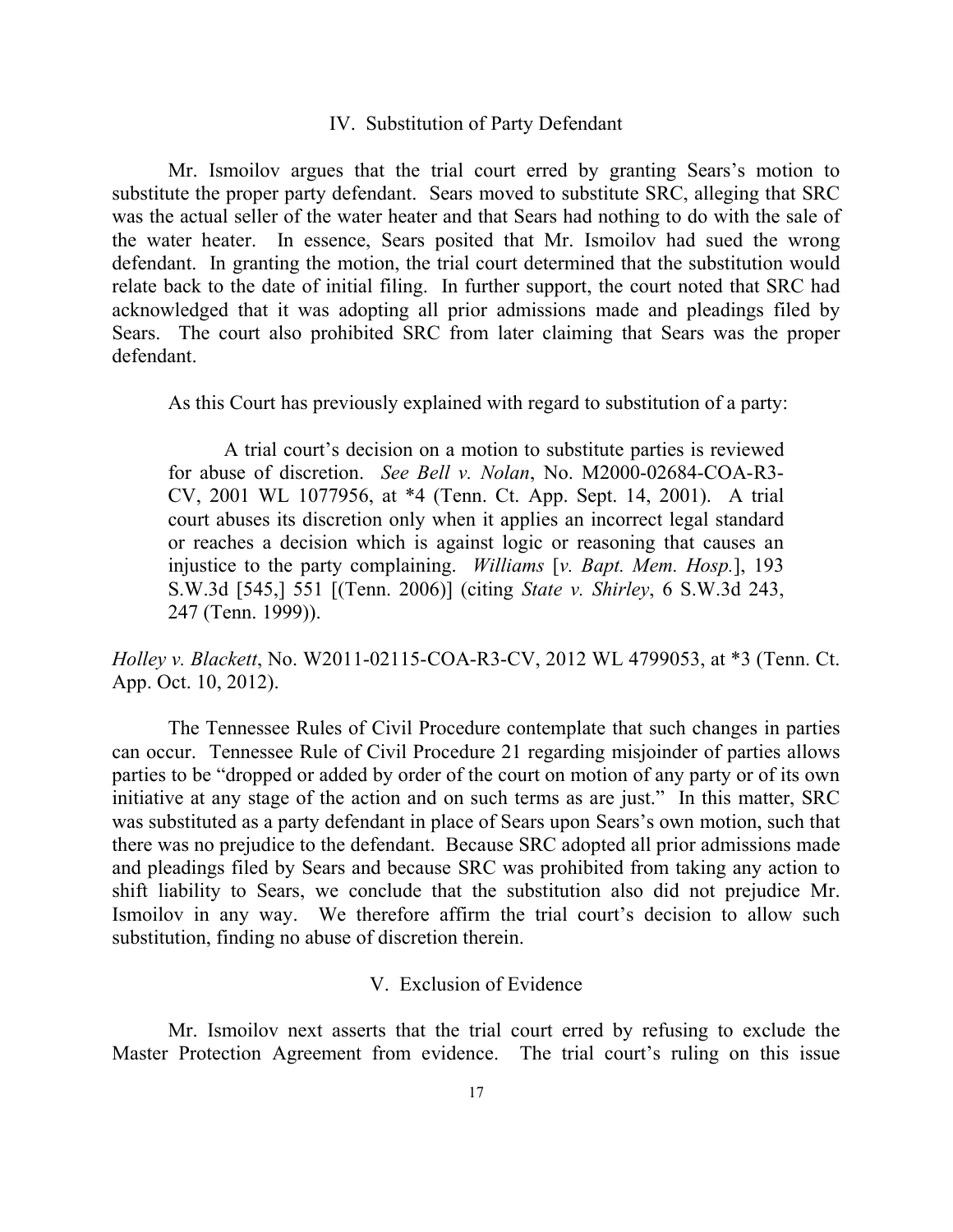likewise is reviewed under an abuse of discretion standard. *See Singh v. Larry Fowler Trucking, Inc*., 390 S.W.3d 280, 284 (Tenn. Ct. App. 2012) (explaining that an appellate court reviews a trial court's ruling on a motion *in limine* under an abuse of discretion standard). However, a review of the record herein demonstrates that the trial court did not rely upon the Master Protection Agreement for any purpose when making its ultimate ruling. Rather, the warranty contained in the owner's manual provided the basis for the court's grant of SRC's motion for summary judgment. Accordingly, any error by the court in refusing to exclude the Master Protection Agreement was harmless because the court placed no reliance on this document.

## VI. Recusal

Mr. Ismoilov argues that the trial court erred by denying his motion seeking the trial court judge's recusal. We review the trial court's disposition of a motion for recusal under a *de novo* standard of review. *See* Tenn. Sup. Ct. R. 10B § 2.06. As our Supreme Court has explained:

Tennessee Supreme Court Rule 10, Canon 3(E)(1) states, "A judge shall disqualify himself or herself in a proceeding in which the judge's impartiality might reasonably be questioned, including but not limited to instances where: (a) the judge has a personal bias or prejudice concerning a party or a party's lawyer . . . ."<sup>3</sup> We have held that a recusal motion should be granted when "the judge has any doubt as to his or her ability to preside impartially in the case" or "'when a person of ordinary prudence in the judge's position, knowing all of the facts known to the judge, would find a reasonable basis for questioning the judge's impartiality.'" *Davis* [*v. Liberty Mut. Ins. Co.*], 38 S.W.3d [560,] 564-65 [(Tenn. 2001)] (quoting *Alley v. State*, 882 S.W.2d 810, 820 (Tenn. Crim. App. 1994)). Even if a judge believes he can be fair and impartial, the judge should disqualify himself when "the judge's impartiality might be reasonably questioned" because "the appearance of bias is as injurious to the integrity of the judicial system as actual bias." *Id.* (quoting Tenn. Sup. Ct. R. 10, Canon  $3(E)(1)$ ).

*Bean v. Bailey*, 280 S.W.3d 798, 805 (Tenn. 2009); *see Malmquist v. Malmquist*, 415 S.W.3d 826, 838-39 (Tenn. Ct. App. 2011). "Adverse rulings and 'the mere fact that a witness takes offense at the court's assessment of the witness,' do not provide grounds for recusal, however, in light of the 'adversarial nature of litigation.'" *Watson v. City of Jackson*, 448 S.W.3d 919, 929 (Tenn. Ct. App. 2014) (quoting *Davis v. Liberty Mut. Ins.* 

 $\overline{\phantom{a}}$ 

<sup>&</sup>lt;sup>3</sup> Effective July 1, 2012, this provision is located within Tenn. Sup. Ct. R. 10, Canon 2.11(A)(1).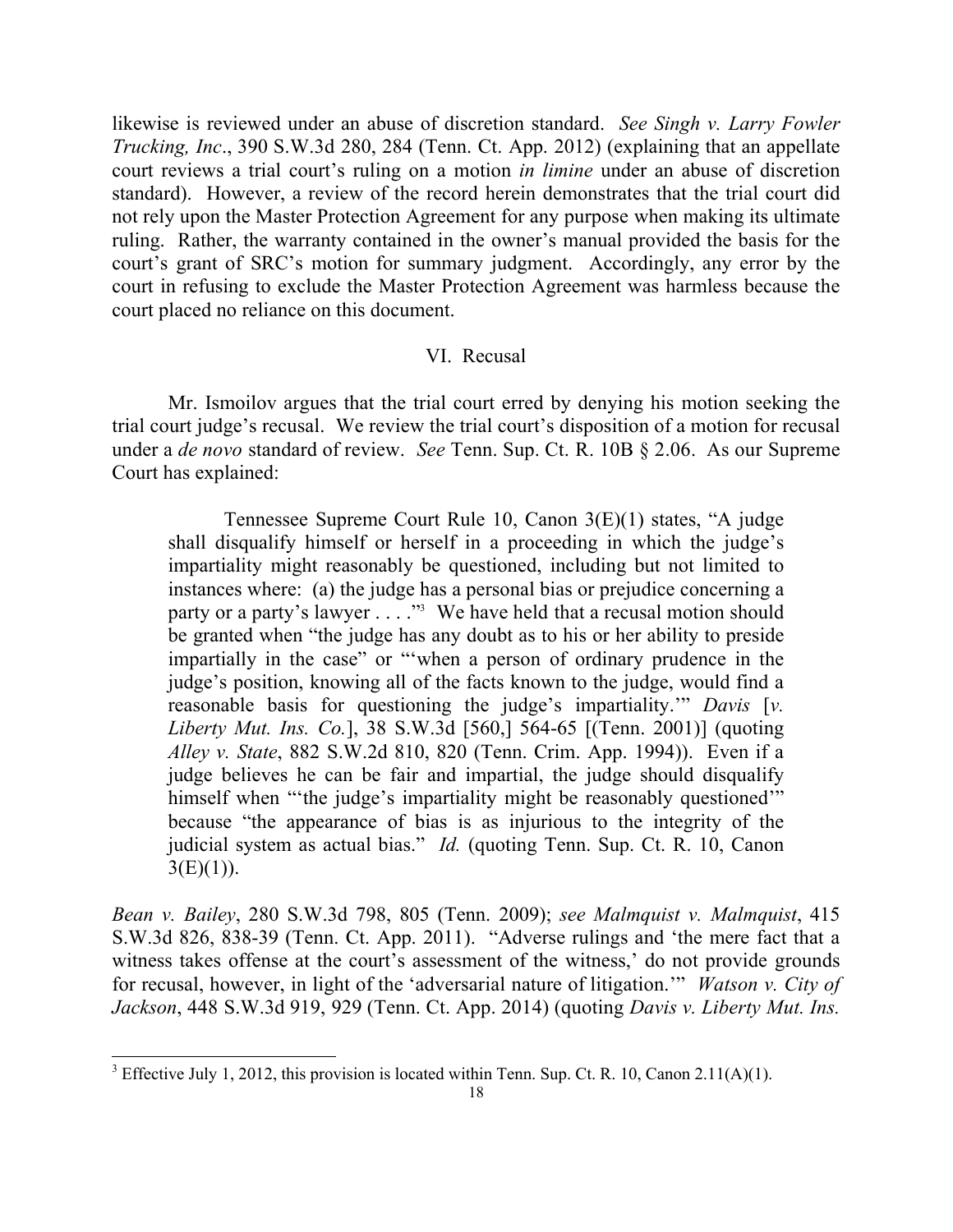*Co.*, 38 S.W.3d 560, 565 (Tenn. 2001)). In this case, Mr. Ismoilov expressed no other basis for recusal except the trial court's adverse rulings.

In its order denying Mr. Ismoilov's motion for recusal, the trial court found that it had no personal relationship with either party, had no interest in the defendant corporation, and had no personal history with counsel for either party. The court determined that Mr. Ismoilov had presented no evidence of bias or partiality except for his disagreement with the court's rulings. As this Court has previously elucidated with regard to bias:

Generally, the terms "bias" and "prejudice" refer to a state of mind or attitude that works to predispose a judge for or against a party. *Alley v. State*, 882 S.W.2d 810, 821 (Tenn. Crim. App. 1994). However,

[n]ot every bias, partiality, or prejudice merits recusal. To disqualify, prejudice must be of a personal character, directed at the litigant, "must stem from an extrajudicial source and result in an opinion on the merits on some basis other than what the judge learned from participation in the case."

\* \* \*

If the bias is based upon actual observance of witnesses and evidence given during the trial, the judge's prejudice does not disqualify the judge. However, if the bias is so pervasive that it is sufficient to deny the litigant a fair trial, it need not be extrajudicial.

Generally, in order to justify recusal, any alleged bias must arise from extrajudicial sources and not from events or observations during litigation of a case. If the bias is alleged to stem from events occurring in the course of the litigation of the case, the party seeking recusal has a greater burden to show bias that would require recusal, i.e., that the bias is so pervasive that it is sufficient to deny the litigant a fair trial.

*McKenzie v. McKenzie*, No. M2014-00010-COA-T10B-CV, 2014 WL 575908, at \*3 (Tenn. Ct. App. Feb. 11, 2014) (internal citations omitted). *See, e.g., Watson*, 448 S.W.3d at 933 ("Although we are cognizant of the fact that the trial judge declined to grant any of [the appellant's] *pro se* post-trial motions, it is well-settled that '[a]dverse rulings by a trial judge . . . are not usually sufficient to establish bias.'" (quoting *Ingram v. Sohr*, No. M2012-00782-COA-R3-CV, 2013 WL 3968155, at \*31 (Tenn. Ct. App. July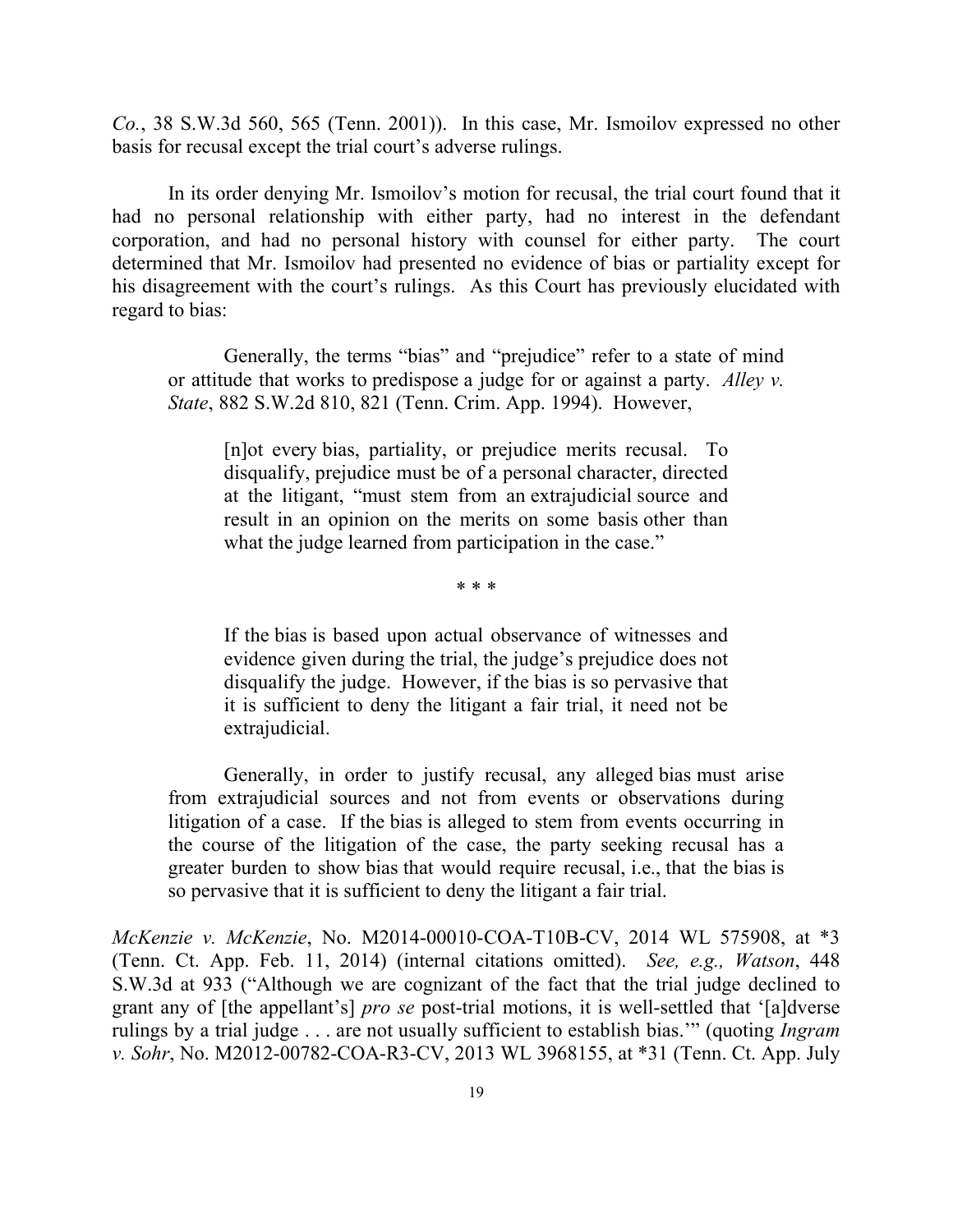31, 2013)); *Malmquist*, 415 S.W.3d at 840 ("The fact that [the trial court judge] helmed this litigation, without apparent bias, even in the face of difficult litigants and protracted litigation, supports his discretionary decision to remain on the case to see it concluded.").

Accordingly, we find no evidence of bias in this matter, wherein Mr. Ismoilov's only alleged evidence of bias or partiality rested upon his disagreement with the trial court's rulings. Mr. Ismoilov has not shown bias or prejudice "of a personal character, directed at the litigant," stemming from an extrajudicial source and "result[ing] in an opinion on the merits on some basis other than what the judge learned from participation in the case." *See McKenzie*, 2014 WL 575908, at \*3. We conclude that the trial court properly denied Mr. Ismoilov's motion seeking recusal.

### VII. Summary Judgment

Mr. Ismoilov's remaining issues concern the trial court's grant of summary judgment to SRC based on the limited warranty contained in the owner's manual for the water heater. Mr. Ismoilov argues that summary judgment was premature because discovery had not been concluded and genuine issues of fact existed precluding summary judgment. Mr. Ismoilov likewise contends that the trial court erred by denying his motion to alter or amend its grant of summary judgment.

This Court's review of a grant or denial of a motion for summary judgment is *de novo* with no presumption of correctness. *See Rye*, 477 S.W.3d at 250. We emphasize:

[W]hen the moving party does not bear the burden of proof at trial, the moving party may satisfy its burden of production either (1) by affirmatively negating an essential element of the nonmoving party's claim or (2) by demonstrating that the nonmoving party's evidence *at the summary judgment stage* is insufficient to establish the nonmoving party's claim or defense. . . .

### *Id*. at 264.

Following the filing of a motion to alter or amend by Mr. Ismoilov, the trial court entered an order stating the specific grounds for its grant of summary judgment to SRC. The court explained in pertinent part:

Plaintiff was never able to produce the express warranty, but in its statement of uncontested facts, Defendant submitted the Owner's Manual sold with the water heater and containing the subject warranty. (Exhibit 1 to Affidavit of Tim Adkisson) Importantly, this fact was not disputed by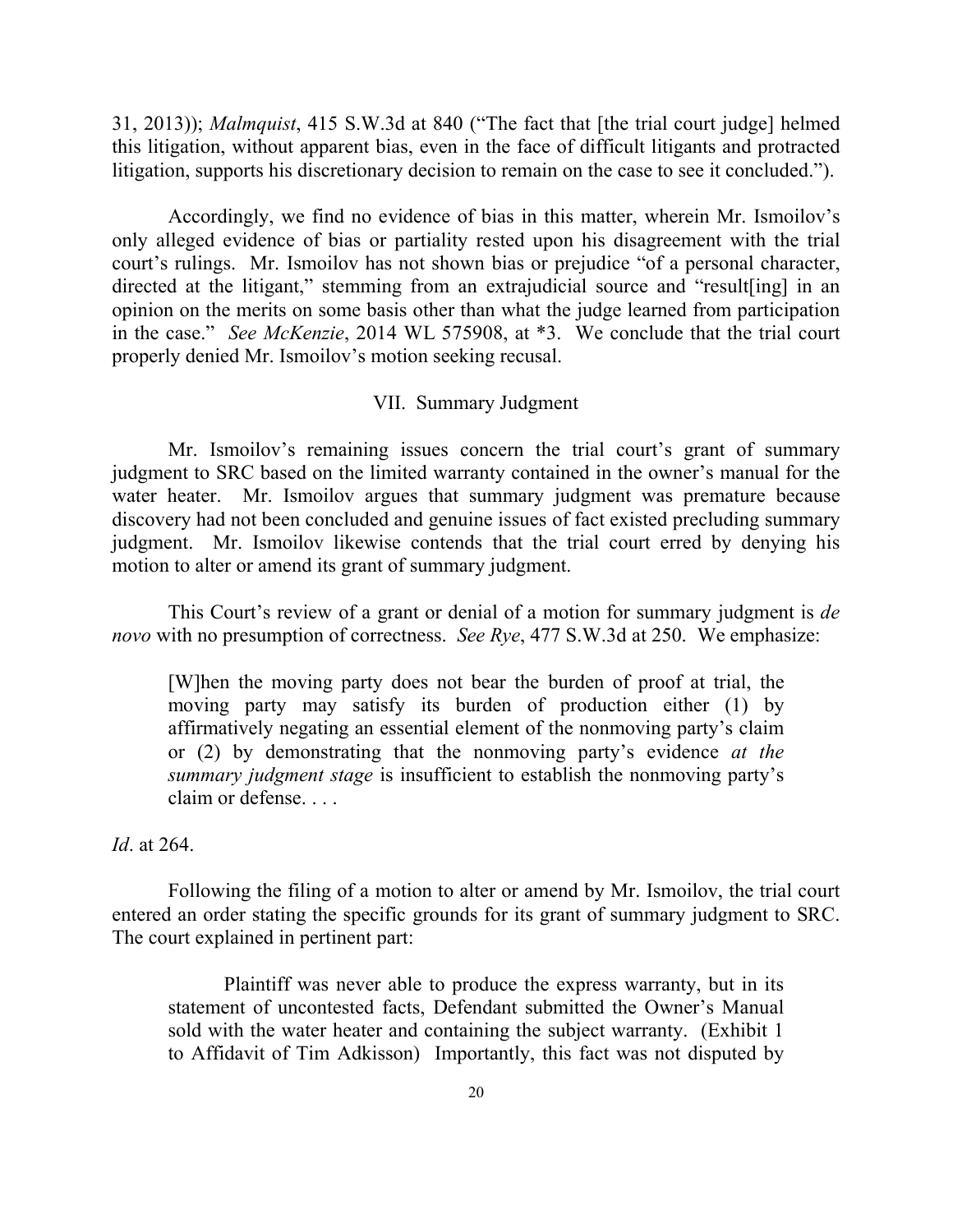Plaintiff since no response was filed. On page 32, the Owner's Manual contains a 12-year limited warranty that only provided for replacement of the water heater as well as replacement parts. Defendant has also produced the Affidavit of Tim Adkisson, stating that "[n]o warranty is applicable to the . . . water heater other than what is provided on Page 32 . . ." (Affidavit of Tim Adkisson,  $\P$  6). Thus, the warranty sold with the subject water heater did not include an award of incidental and consequential damage as a result of any malfunction of the water heater. Accordingly, the Court finds this fact undisputed. There being no genuine issue of material fact as to the existence of an express warranty offering greater protection (including extended protection beyond the statute of repose), and since Plaintiff's water heater has been replaced, Defendant has negated an essential element of Plaintiff's claim and is entitled to judgment as a matter of law.

Ergo, contrary to Mr. Ismoilov's claims, the trial court did not simply rely on Mr. Ismoilov's initial lack of response in granting the summary judgment motion. Rather, the trial court predicated its decision on the lack of a genuine issue of material fact regarding the warranty and its satisfaction by SRC. *See Rye*, 477 S.W.3d at 265 ("[S]ummary judgment should be granted if the nonmoving party's evidence *at the summary judgment stage* is insufficient to establish the existence of a genuine issue of material fact for trial.").

SRC presented evidence that the warranty on the water heater was a limited one, which only provided for replacement of the water heater in the event of failure. Mr. Ismoilov has never presented any proof that a broader or more comprehensive warranty existed that would cover his consequential property damage claims. Accordingly, SRC presented proof that affirmatively negated an essential element of Mr. Ismoilov's claim. Mr. Ismoilov then failed to "demonstrate the existence of specific facts in the record which could lead a rational trier of fact to find in favor of the nonmoving party." *See Rye*, 477 S.W.3d at 265. Because there is no genuine dispute regarding the limited nature of the warranty at issue and because there is no genuine dispute that SRC fulfilled its obligations thereunder, we conclude that the trial court properly granted summary judgment in favor of SRC regarding Mr. Ismoilov's breach of express warranty claim.

We further note that despite Mr. Ismoilov's protestations to the contrary, the record demonstrates that he did receive supplemental discovery responses from SRC disclosing that there was no other warranty applicable to the water heater at issue. Because the limited warranty formed the basis for the trial court's grant of summary judgment in favor of SRC, any additional discovery regarding consequential damages and the like was unnecessary. *See, e.g., Rentea v. Rose*, No. M2006-02076-COA-R3-CV,